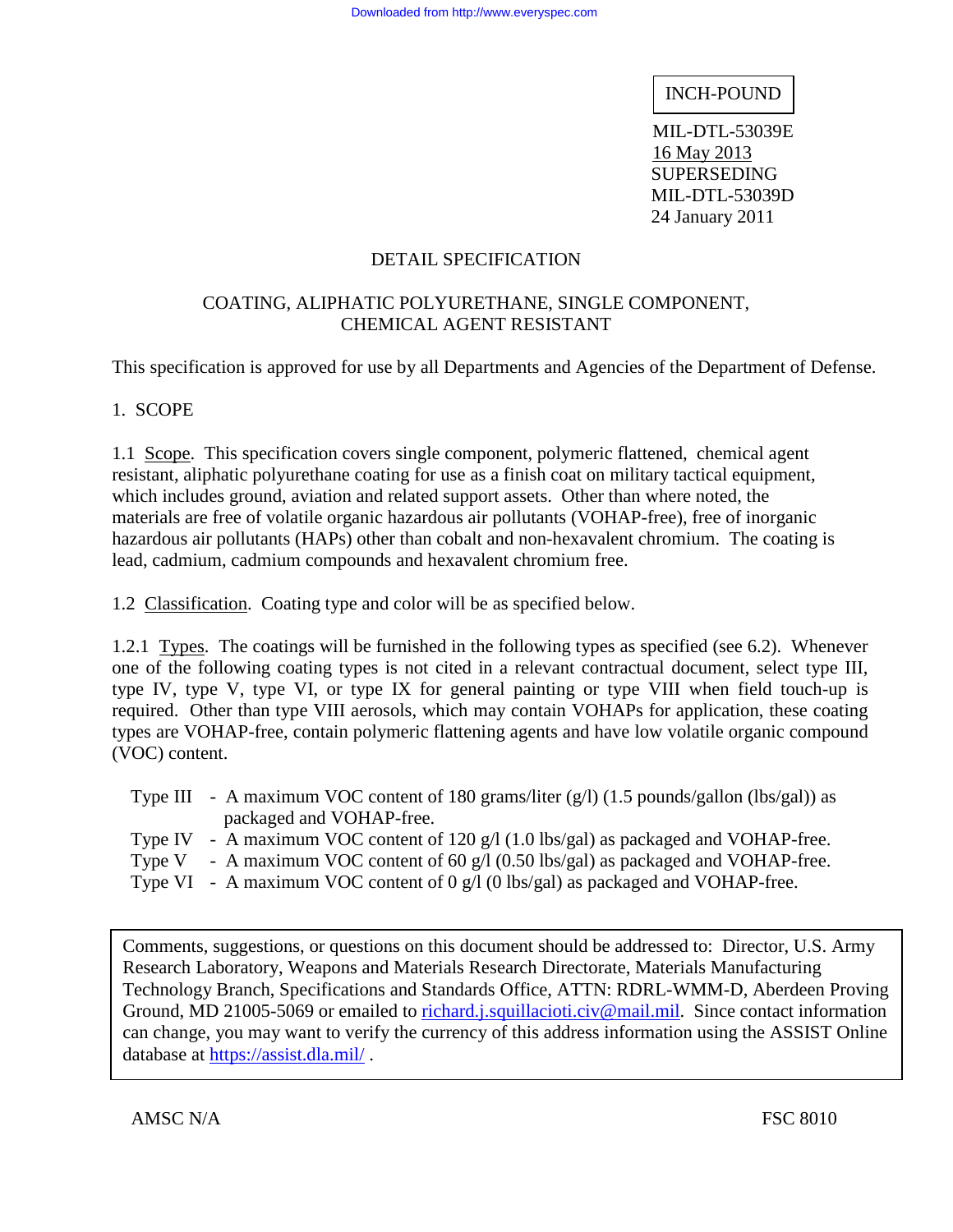Type VIII - Self contained portable kits to include but not limited to, brush, roller, aerosol and cartridge application. A maximum VOC content of 180 g/l (1.5 lbs/gal) as packaged and VOHAP-free, with the exception of aerosols, which shall have a maximum VOC content of 420 g/l (3.5 lbs/gal) as packaged with or without VOHAPs. (Note: Products previously qualified to type VII under previous versions of this specification will be included in the type VIII classification).

Type IX - A maximum VOC content of 420 g/l (3.5 lbs/gal) as packaged and VOHAP-free.

1.2.2 Color. The coating colors will be one of the following FED-STD-595 colors as specified (see 6.2). Where Aircraft Black, 37038, is specified for use, Black, 37030 is authorized to be used in its place.

| Brown 383, 30051              | IRR Foliage Green 504, 34160                             |
|-------------------------------|----------------------------------------------------------|
| Dark Green, 34082             | Medium Gray, 36375                                       |
| Dark Sandstone, 33510         | Olive Drab, 34088                                        |
| Earth Yellow, 33245           | Sand, 33303                                              |
| Field Drab, 33105             | Tan 686A, 33446                                          |
| Green 383, 34094              | Tan, 33531                                               |
| Green 808, 34102              | Woodland Desert Sage, 34201                              |
|                               | Interior Aircraft Black, 37031 Weapons Safety Red, 38905 |
| Interior Aircraft Gray, 36231 |                                                          |
|                               |                                                          |

The Army's primary camouflage colors are Aircraft Gray, 36300, Aircraft Green, 34031, Black, 37030, Brown 383, 30051, Green 383, 34094, Green 808, 34102, IRR Foliage Green 504, 34160, Tan 686A, 33446 and Woodland Desert Sage, 34201.

1.3 Part or Identifying Number (PIN). Use the following example to create the PINs to be used for coatings acquired to this specification:

| M53039        | XX                      | <b>XXX</b>                  | <b>XXXXX</b>      |
|---------------|-------------------------|-----------------------------|-------------------|
| Specification | Coating type designator | Container size designator   | Color designator  |
| Identifier    | Type $III = 03$         | 1 pint = $01P$              | FED-STD-595       |
|               | Type IV = $04$          | 1 quart = $01Q$             | color chip number |
|               | Type $V = 05$           | 1 gallon = $01G$            |                   |
|               | Type $VI = 06$          | 1 Aerosol container = $01A$ |                   |
|               | Type VIII=08            | 1 Brush container = $01B$   |                   |
|               | Type $IX=09$            | 1 Roller container = $01R$  |                   |
|               |                         | 1 Cartridge = $01C$         |                   |
|               |                         | 1 Touch-up kit = $01T$      |                   |

#### 2. APPLICABLE DOCUMENTS

2.1 General. The documents listed in this section are specified in sections 3, 4, or 5 of this specification. This section does not include documents cited in other sections of this specification or recommended for additional information or as examples. While every effort has been made to ensure the completeness of this list, document users are cautioned that they must meet all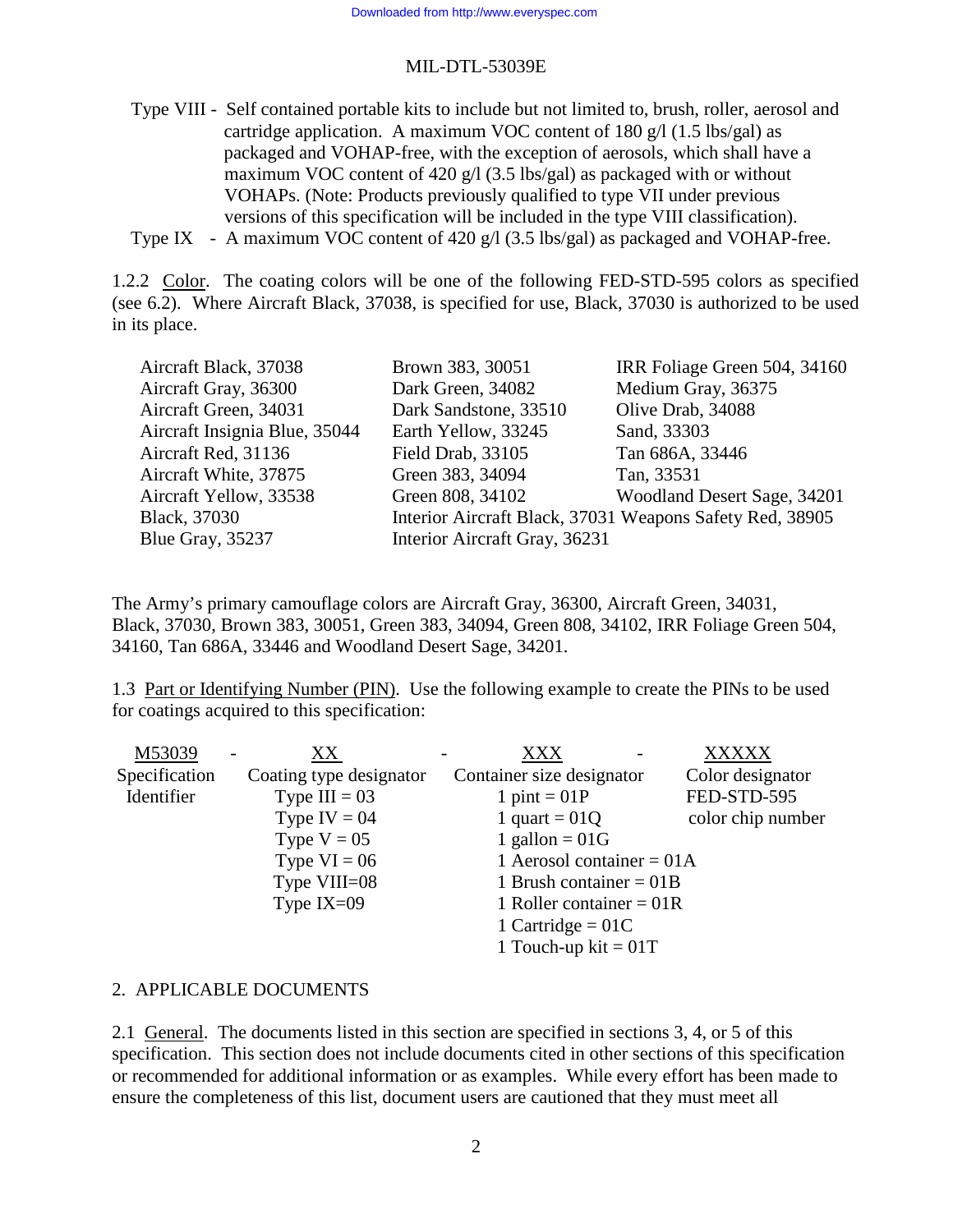specified requirements of documents cited in sections 3, 4, or 5 of this specification, whether or not they are listed.

### 2.2 Government documents.

2.2.1 Specifications, standards, and handbooks. The following specifications, standards, and handbooks form a part of this document to the extent specified herein. Unless otherwise specified, the issues of these documents are those cited in the solicitation or contract.

| FEDERAL SPECIFICATIONS<br>TT-B-1325      | Beads (Glass Spheres) Retro-Reflective.                                                                                                                                                                                              |
|------------------------------------------|--------------------------------------------------------------------------------------------------------------------------------------------------------------------------------------------------------------------------------------|
| FEDERAL STANDARDS                        |                                                                                                                                                                                                                                      |
| FED-STD-313                              | Material Safety Data, Transportation Data, and Disposal<br>Data for Hazardous Materials Furnished to Government<br>Activities.                                                                                                       |
| FED-STD-595                              | Colors Used in Government Procurement.                                                                                                                                                                                               |
| FED-STD-595/Color<br><b>Chip Numbers</b> | 30051, 31136, 33105, 33245, 33303, 33446, 33510, 33531,<br>33538, 34031, 34082, 34088, 34094, 34102, 34160, 34201,<br>35044, 35237, 36231, 36300, 36375, 37030, 37031, 37038,<br>37875, 38905.<br>All colors are flat or lusterless. |

## DEPARTMENT OF DEFENSE SPECIFICATIONS

| MIL-DTL-12468        |                          | Decontaminating Agent, STB.                          |
|----------------------|--------------------------|------------------------------------------------------|
| <b>MIL-PRF-23377</b> | $\overline{\phantom{a}}$ | Primer Coatings: Epoxy, High-Solids.                 |
| <b>MIL-DTL-53022</b> | $\overline{\phantom{a}}$ | Primer, Epoxy Coating, Corrosion Inhibiting Lead And |
|                      |                          | Chromate Free.                                       |
| <b>MIL-DTL-53030</b> |                          | Primer Coating, Epoxy, Water Based, Lead And         |
|                      |                          | Chromate Free.                                       |
| <b>MIL-PRF-85582</b> | $\overline{\phantom{0}}$ | Primer Coatings: Epoxy, Waterborne.                  |
|                      |                          |                                                      |

(Copies of these documents are available online at https://assist.dla.mil/quicksearch or from the Standardization Document Order Desk, 700 Robbins Avenue, Building 4D, Philadelphia, PA 19111-5094.)

2.2.2 Other Government documents, drawings, and publications. The following other Government documents, drawings, and publications form a part of this document to the extent specified herein. Unless otherwise specified, the issues of these documents are those cited in the solicitation or contract.

 UNITED STATES ENVIRONMENTAL PROTECTION AGENCY (EPA) EPA Method 311 - HAPS in Paints & Coatings.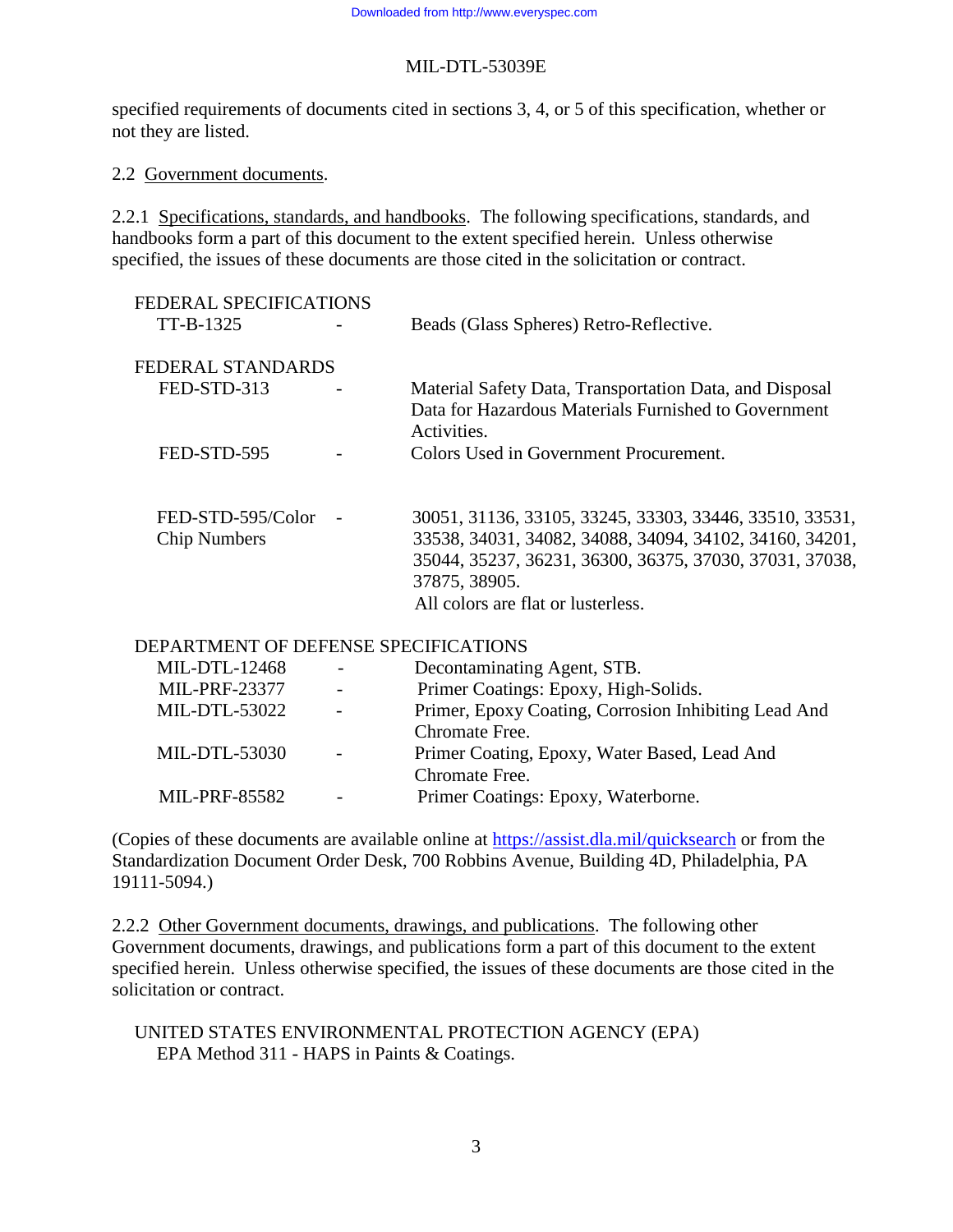(Copies of this document are available online at http://www.epa.gov/ttn/emc/ or from the Environmental Protection Agency, Ariel Rios Building, 1200 Pennsylvania Avenue, N.W., Washington, DC 20460.)

2.3 Non-Government publications. The following documents form a part of this document to the extent specified herein. Unless otherwise specified, the issues of these documents are those cited in the solicitation or contract.

### ASTM INTERNATIONAL

| ASTM D476        | <b>Standard Classification for Dry Pigmentary Titanium</b>                                   |
|------------------|----------------------------------------------------------------------------------------------|
|                  | Dioxide Products. (DoD adopted)                                                              |
| ASTM D522        | Standard Test Methods for Mandrel Bend Test of Attached                                      |
|                  | Organic Coatings. (DoD adopted)                                                              |
| ASTM D523        | Standard Test Method for Specular Gloss. (DoD adopted)<br>$\overline{\phantom{0}}$           |
| ASTM D562        | Standard Test Method for Consistency of Paints Measuring                                     |
|                  | Krebs Unit (KU) Viscosity Using a Stormer-Type Viscometer.                                   |
|                  | (DoD adopted)                                                                                |
| ASTM D1849       | - Standard Test Method for Package Stability of Paint. (DoD adopted)                         |
| ASTM D2371       | Standard Test Method for Pigment Content of Solvent-                                         |
|                  | Reducible Paints. (DoD adopted)                                                              |
| ASTM D2805       | Standard Test Method for Hiding Power of Paints by                                           |
|                  | Reflectometry. (DoD adopted)                                                                 |
| ASTM D3271       | Standard Practice for Direct Injection of Solvent Reducible Paints                           |
|                  | Into a Gas Chromatograph for Solvent Analysis. (DoD adopted)                                 |
| ASTM D3335       | Standard Test Method for Low Concentrations of Lead,<br>÷,                                   |
|                  | Cadmium, and Cobalt in Paint by Atomic Absorption                                            |
|                  | Spectroscopy. (DoD adopted)                                                                  |
| ASTM D3359       | - Standard Test Methods for Measuring Adhesion by Tape Test.                                 |
| ASTM D3363       | Standard Test Method for Film Hardness by Pencil Test.                                       |
|                  | (DoD adopted)                                                                                |
| ASTM D3924       | Standard Specification for Standard Environment for Conditioning<br>$\overline{\phantom{0}}$ |
|                  | and Testing Paint, Varnish, Lacquer, and Related Materials.                                  |
|                  | (DoD adopted)                                                                                |
| ASTM D3960       | Standard Practice for Determining Volatile Organic<br>$\equiv$                               |
|                  | Compound (VOC) Content of Paints and Related Coatings.                                       |
|                  | (DoD adopted)                                                                                |
| ASTM D4214       | Standard Test Methods for Evaluating the Degree of Chalking of<br>$\equiv$                   |
|                  | Exterior Paint Films. (DoD adopted)                                                          |
| ASTM D5895       | Standard Test Methods for Evaluating Drying or Curing During                                 |
|                  | Film Formation of Organic Coatings Using Mechanical Recorders.                               |
| ASTM D7232       | Standard Test Method for Rapid Determination of the                                          |
|                  | Nonvolatile Content of Coatings by Loss in Weight.                                           |
| <b>ASTM E308</b> | Standard Practice for Computing the Colors of Objects by                                     |
|                  | Using the CIE System. (DoD adopted)                                                          |
| ASTM E1331       | Standard Test Method for Reflectance Factor and Color by                                     |
|                  | Spectrophotometry Using Hemispherical Geometry.                                              |
| ASTM G90         | Standard Practice for Performing Accelerated Outdoor Weathering                              |

4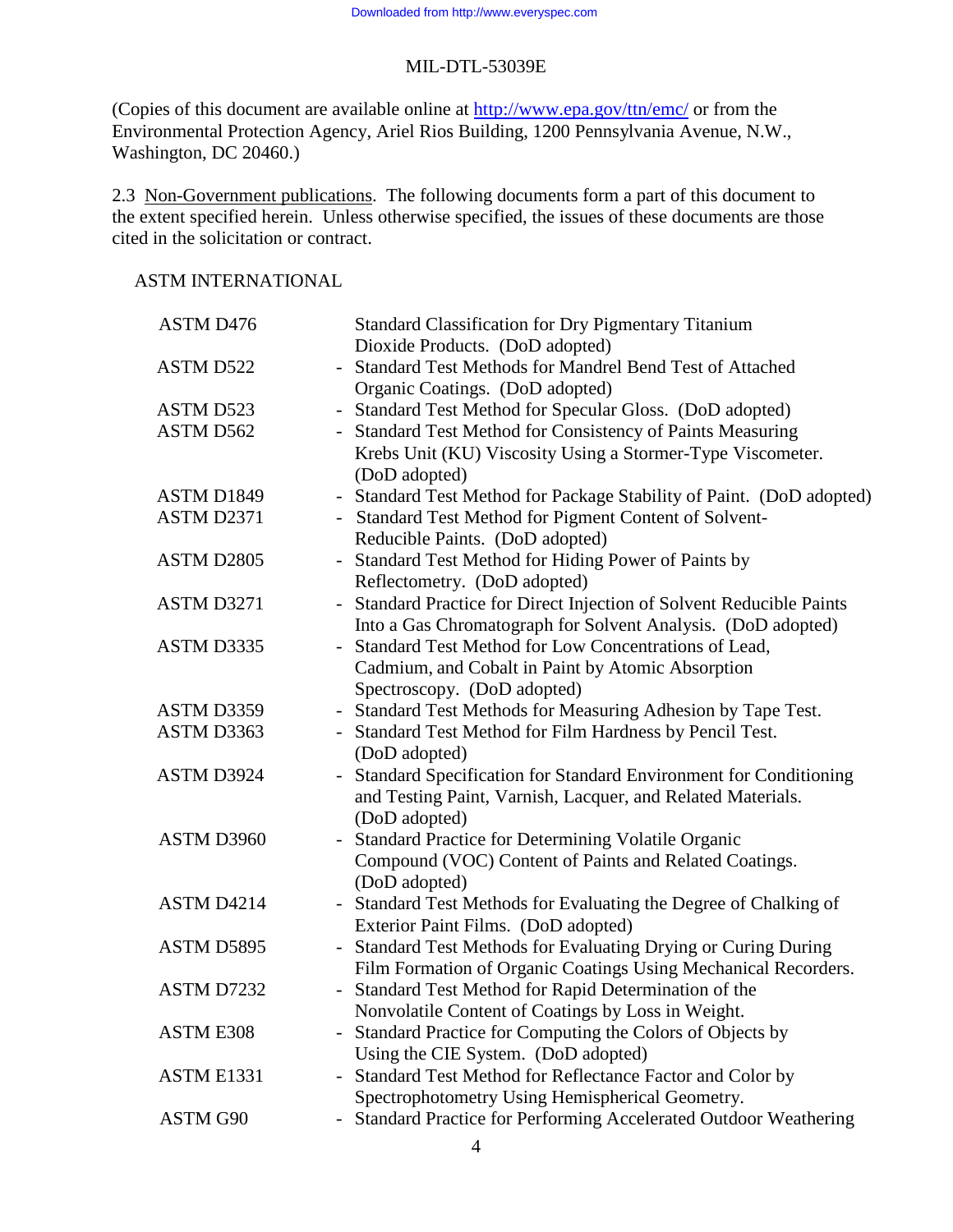#### of Nonmetallic Materials Using Concentrated Natural Sunlight. ASTM G154 - Standard Practice for Operating Fluorescent Light Apparatus for UV Exposure of Nonmetallic Materials.

(Copies of these documents are available from www.astm.org or ASTM International, 100 Barr Harbor Drive, PO Box C700, West Conshohocken, PA 19428-2959.)

2.4 Order of precedence. Unless otherwise noted herein or in the contract, in the event of a conflict between the text of this document and the references cited herein, the text of this document takes precedence. Nothing in this document, however, supersedes applicable laws and regulations unless a specific exemption has been obtained.

#### 3. REQUIREMENTS

3.1 Qualification. The coating furnished under this specification shall be a product authorized by the qualifying activity for listing in the Qualified Products Database (QPD) before contract award (see 4.2 and 6.4). Any change in the formulation or processing of a qualified product shall necessitate its requalification. The material supplied under contract shall be identical, within manufacturing tolerances, to the product receiving qualification.

3.2 Materials. The materials used in the coating shall be as specified herein. Materials not specified shall be selected by the contractor and shall be subject to all provisions of this specification.

3.3 Color and reflectance. All camouflage colors listed in table I shall impart to the substrate the required spectral reflectance properties in the visible (400-700 nanometers) and near infrared (700- 900 nanometers) spectrums. Some camouflage colors shall have numerical requirements and some shall have visual matches for chromaticity as listed in table I. Interior Aircraft Black, 37031, Aircraft Gray, 36300, Dark Sandstone, 33510 and Tan 33531 shall visually match the appropriate chips from FED-STD-595. Aircraft Green, 34031 and Green 808, 34102 shall visually match color chips furnished by U.S. Army Research Laboratory (ARL), ATTN: RDRL-WMM-C, Organic Coatings Team, Building 4600, Deer Creek Loop, Aberdeen Proving Ground (APG), MD 21005- 5066. All other colors listed in 1.2.2 shall visually match the appropriate chip from FED-STD-595. The colors listed in table I shall meet the infrared reflectance requirements of table I when tested as outlined in 4.6.2 and 4.6.13. The color Dark Green, 34082 and Green 383, 34094 shall meet the spectral reflectance limits specified in table III. The color IRR Foliage Green 504, 34160 shall meet the spectral reflectance limits specified in table IV. The color Green 808, 34102 shall meet the spectral reflectance limits in table V. Colors not listed in table I are only visual matches (VM) to the required color chip, as specified in FED-STD-595.

| Color             | <b>Brightness</b> |       | Chromaticity | Min.                     | Average<br>Near Infrared $\frac{1}{1}$<br>Max. | Allowable<br>Ratio $^{2/}$<br>(Min.) |
|-------------------|-------------------|-------|--------------|--------------------------|------------------------------------------------|--------------------------------------|
| Dark Green, 34082 | $0.071 - 0.091$   | 0.339 | 0.390        | $\overline{\phantom{0}}$ | 60.0                                           | 5.2                                  |

|  |  | TABLE I. Color and reflectance requirements using tristimulus color coordinates. |  |  |  |  |
|--|--|----------------------------------------------------------------------------------|--|--|--|--|
|--|--|----------------------------------------------------------------------------------|--|--|--|--|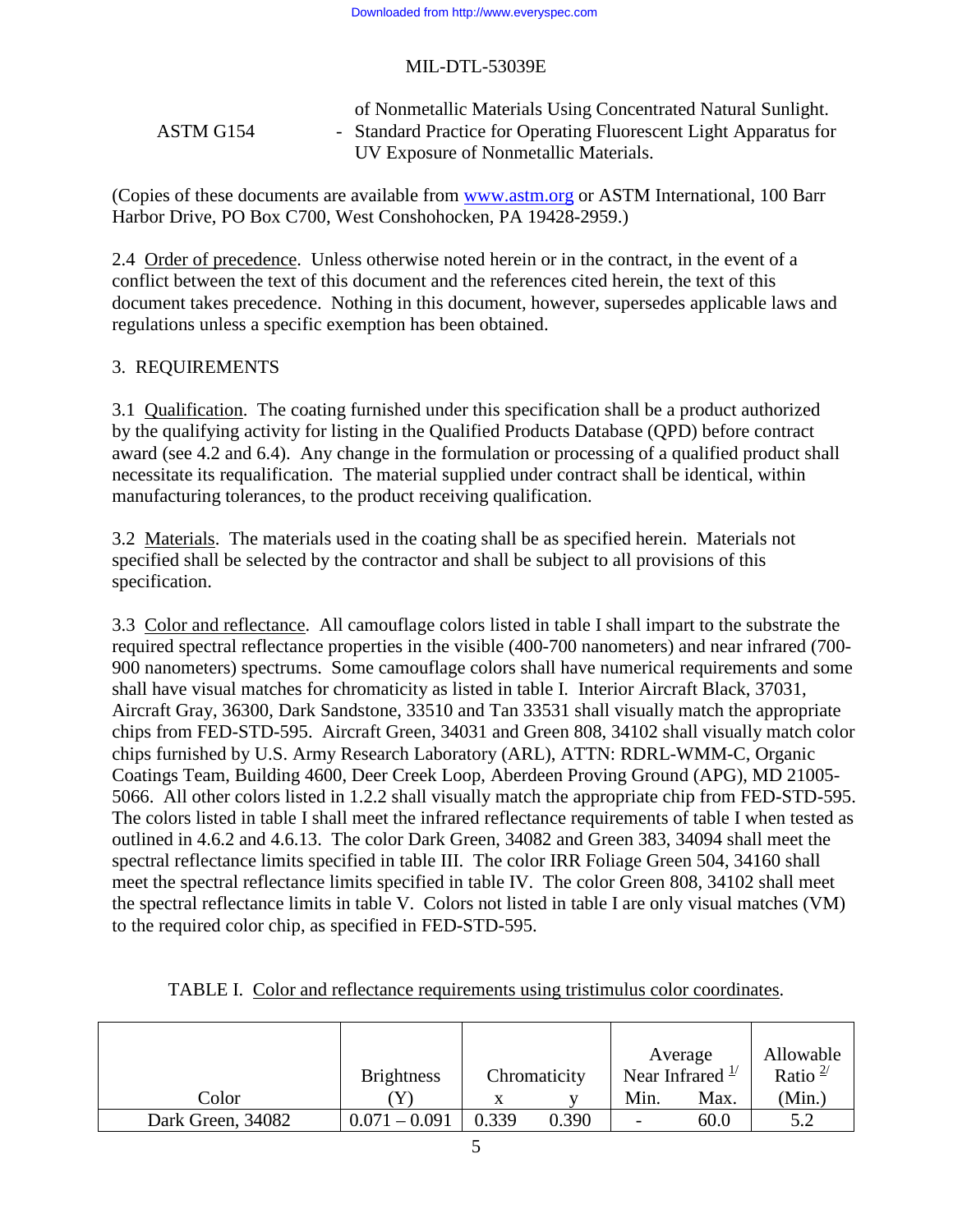|                                | <b>Brightness</b><br>Chromaticity      |                      | Average<br>Near Infrared $\frac{1}{1}$ |      | Allowable<br>Ratio $2/$ |        |
|--------------------------------|----------------------------------------|----------------------|----------------------------------------|------|-------------------------|--------|
| Color                          | Y)                                     | X                    |                                        | Min. | Max.                    | (Min.) |
| Green 383, 34094               | $0.063 - 0.083$                        | 0.328<br>0.365       |                                        |      | 60.0                    | 5.2    |
| Green 808, 34102               | $33.10^{\frac{3}{}$                    | $-4.70^{3/7}$        | $8.70 \frac{3}{7}$                     |      | 60.0                    | 4.9    |
| IRR Foliage Green 504,         | $0.125 - 0.153$                        | 0.315                | 0.331                                  | 23.0 | 33.0                    |        |
| 34160                          |                                        |                      |                                        |      |                         |        |
| Field Drab, 33105              | $0.093 - 0.117$                        | 0.390                | 0.383                                  | 25.0 | 35.0                    |        |
| Earth Yellow, 33245            | $0.228 - 0.263$                        | 0.420                | 0.395                                  | 30.0 | 40.0                    |        |
| Sand, 33303                    | $0.284 - 0.323$                        | 0.360                | 0.366                                  | 55.0 | 65.0                    |        |
| Brown 383, 30051               | $0.060 - 0.080$                        | 0.357                | 0.342                                  | 8.0  | 20.0                    |        |
| Black, 37030                   | $0.030 - 0.041$                        | 0.310                | 0.315                                  | 0.0  | 15.0                    | -      |
| Tan 686A, 33446                | $0.360 - 0.400$                        | 0.368                | 0.364                                  | 62.0 | 72.0                    |        |
| Tan, 33531                     | $VM^{\frac{1}{2}}$                     |                      | $VM^{\frac{4}{}}$                      | 62.0 | 72.0                    |        |
| Woodland Desert Sage, 34201    | $0.187 - 0.220$                        | 0.347                | 0.360                                  | 15.0 | 25.0                    |        |
| Aircraft Green, 34031          | VM <sup>47</sup>                       | $VM^{\overline{47}}$ |                                        |      | 7.0                     |        |
| Interior Aircraft Black, 37031 | $VM^{\frac{1}{2}}$<br>VM $\frac{4}{7}$ |                      |                                        |      | 7.0                     |        |
| Aircraft Gray, 36300           | VM $\frac{4}{7}$                       | $VM^{\frac{1}{2}}$   |                                        |      | 15.0                    |        |
| Dark Sandstone, 33510          | $VM \frac{47}{4}$                      |                      | VM $\frac{4}{7}$                       |      | 45.0                    |        |

TABLE I. Color and reflectance requirements using tristimulus color coordinates - Continued.

1/ See table II or 4.6.2 or 4.6.13.

2/ Allowable ratio is calculated by dividing the average infrared value by the average red value determined by using the selected wavelengths in table II. This is only applicable for Dark Green, 34082, Green 383, 34094 and Green 808, 34102.

3/ For Green 808, 34102, CIELAB units  $(L^*, a^*, b^*)$  shall be used in lieu of the tristimulus values (Y, x, y). The color difference (L\*, a\*, b\*) +/- with a Delta ( $\Delta$ ) E no greater than 1.5 CIELAB units of value listed in table 1 for Green 808, 34102. Obtain L\*, a\*, b\* values using the standard illuminant D65 and the 10-degree standard observer angle.

4/ Visual Match(es) (VM) as stated in 3.3 are to be used for Aircraft Green, 34031, Interior Aircraft Black, 37031, Aircraft Gray, 36300, and Dark Sandstone, 33510.

3.3.1 Camouflage system colors. The colors of the camouflage system shall fall within 2.0 National Bureau of Standards (NBS) units of the values listed in table I using tristimulus color coordinates. Obtain brightness (Y) and chromaticity (x, y) values under standard illuminant C, and the 2-degree standard observer angle in accordance with paragraph 4.6.2.

3.4 Composition. The material shall be furnished as a single package, and shall consist of an aliphatic polyisocyanate prepolymer combined with volatile solvents, pigments, extenders and additives.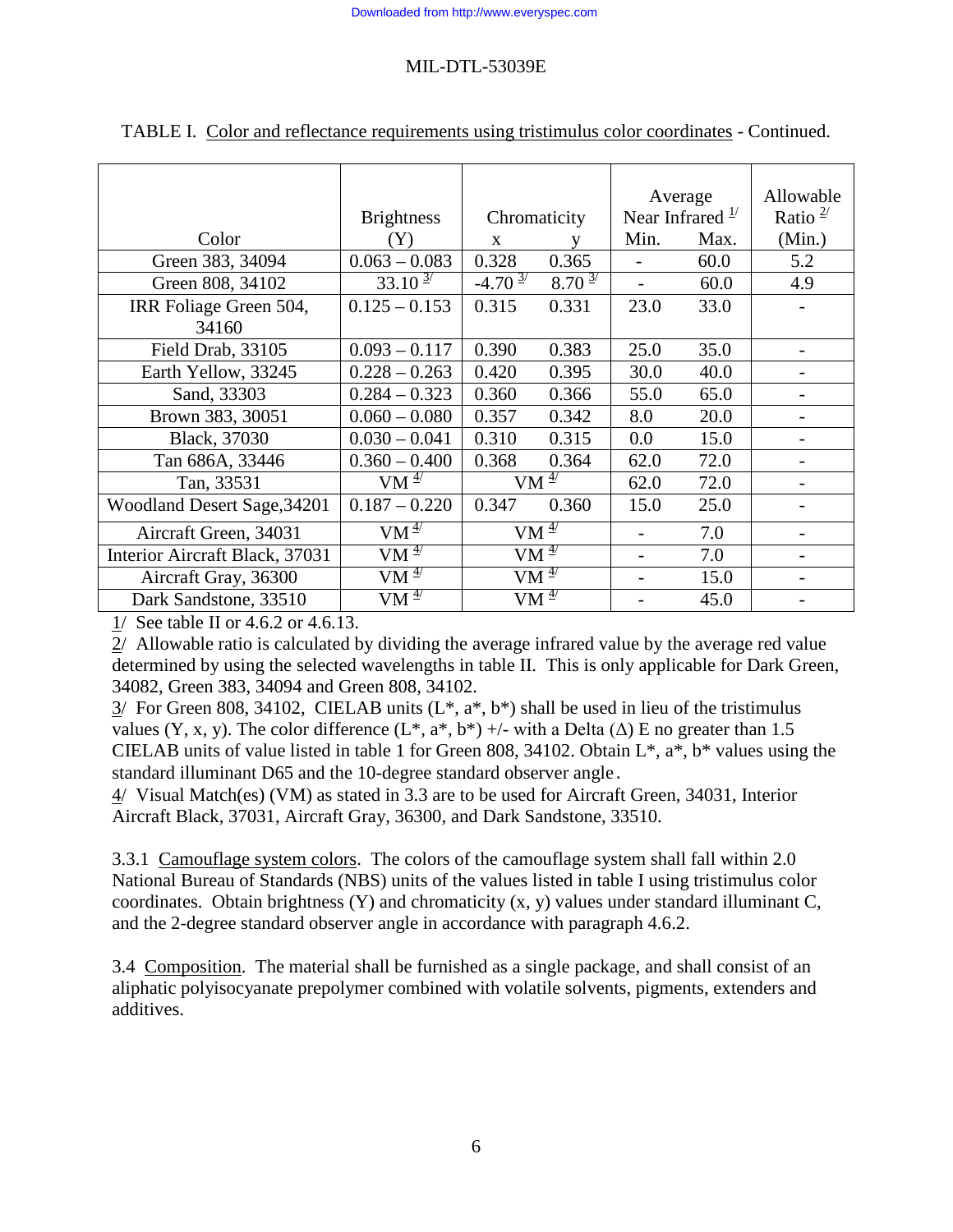## TABLE II. Selected wavelengths for determining red and infrared values from reflectance data.

| Red Region $\frac{1}{\sqrt{N}}$ (Nanometers) | Infrared Region <sup><math>\frac{2}{2}</math></sup> (Nanometers) |
|----------------------------------------------|------------------------------------------------------------------|
| 620.0                                        | 720.0                                                            |
| 630.0                                        | 740.0                                                            |
| 640.0                                        | 760.0                                                            |
| 640.0                                        | 770.0                                                            |
| 650.0                                        | 780.0                                                            |
| 650.0                                        | 800.0                                                            |
| 650.0                                        | 810.0                                                            |
| 660.0                                        | 830.0                                                            |
| 660.0                                        | 840.0                                                            |
| 660.0                                        | 860.0                                                            |

1/ The red value is the average reflectance for the ten wavelengths listed.

 $\overline{2}$ / The infrared value is the average reflectance for the ten wavelengths listed.

| Wavelength        |      | % Reflectance | Wavelength        |      | % Reflectance |
|-------------------|------|---------------|-------------------|------|---------------|
| <b>Nanometers</b> | Max. | Min.          | <b>Nanometers</b> | Max. | Min.          |
| 600               | 10.2 |               | 760               | 59.5 | 40.0          |
| 610               | 9.8  |               | 770               | 61.5 | 42.0          |
| 620               | 9.8  |               | 780               |      | 42.0          |
| 630               | 9.8  |               | 790               |      | 42.0          |
| 640               | 9.5  |               | 800               |      | 42.0          |
| 650               | 9.5  |               | 810               |      | 42.0          |
| 660               | 10.0 |               | 820               |      | 42.0          |
| 670               | 10.5 | 4.0           | 830               |      | 42.0          |
| 680               | 13.0 | 5.8           | 840               | -    | 42.0          |
| 690               | 21.5 | 8.5           | 850               |      | 42.0          |
| 700               | 28.0 | 11.0          | 860               |      | 42.0          |
| 710               | 35.8 | 15.0          | 870               |      | 42.0          |
| 720               | 41.0 | 19.0          | 880               |      | 42.0          |
| 730               | 48.5 | 25.0          | 890               |      | 42.0          |
| 740               | 51.8 | 30.0          | 900               |      | 42.0          |
| 750               | 56.0 | 36.3          |                   |      |               |

## TABLE III. Spectral reflectance limits for Dark Green, 34082 and Green 383, 34094.

TABLE IV. Spectral reflectance limits for IRR Foliage Green 504, 34160.

| Max. | Min.          |
|------|---------------|
|      |               |
|      | % Reflectance |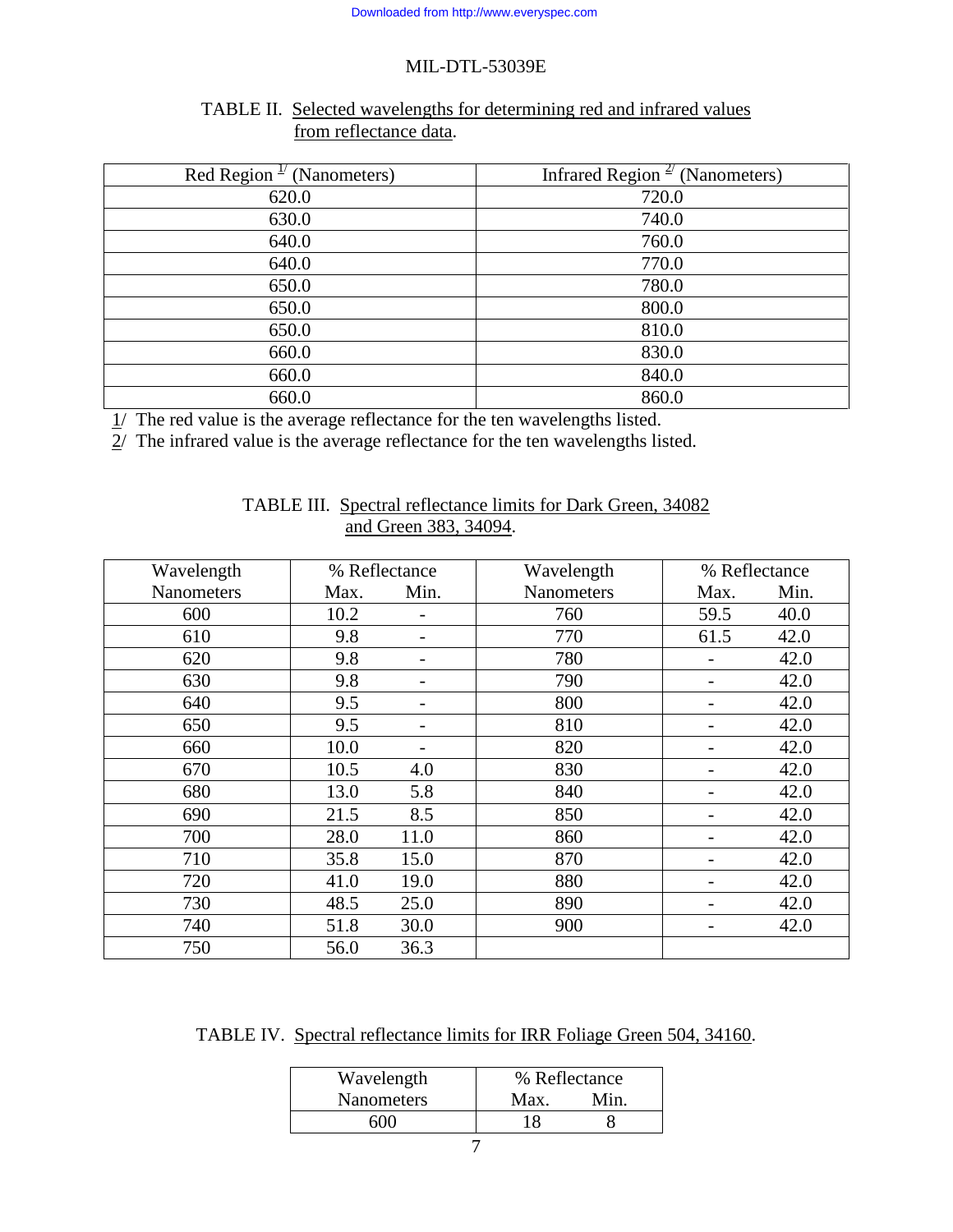| Wavelength        | % Reflectance |      |
|-------------------|---------------|------|
| <b>Nanometers</b> | Max.          | Min. |
| 620               | 18            | 8    |
| 640               | 20            | 8    |
| 660               | 26            | 10   |
| 680               | 26            | 10   |
| 700               | 28            | 12   |
| 720               | 30            | 16   |
| 740               | 30            | 16   |
| 760               | 32            | 18   |
| 780               | 34            | 18   |
| 800               | 36            | 20   |
| 820               | 38            | 22   |
| 840               | 40            | 24   |
| 860               | 42            | 26   |

# TABLE IV. Spectral reflectance limits for IRR Foliage Green 504, 34160 - Continued.

TABLE V. Spectral reflectance limits for Green 808, 34102.

| Wavelength | % Reflectance |                          | Wavelength | % Reflectance |      |
|------------|---------------|--------------------------|------------|---------------|------|
| Nanometers | Max.          | Min.                     | Nanometers | Max.          | Min. |
| 600        | 11.0          | $\overline{a}$           | 800        |               | 47.0 |
| 610        | 11.0          | $\qquad \qquad -$        | 810        |               | 48.0 |
| 620        | 11.0          |                          | 820        |               | 49.0 |
| 630        | 11.0          | $\overline{a}$           | 830        |               | 50.0 |
| 640        | 12.0          | $\overline{\phantom{0}}$ | 840        |               | 51.0 |
| 650        | 13.0          |                          | 850        |               | 52.0 |
| 660        | 14.0          | $\overline{a}$           | 860        |               | 52.5 |
| 670        | 15.5          | 6.0                      | 870        |               | 53.0 |
| 680        | 17.5          | 7.0                      | 880        |               | 53.5 |
| 690        | 20.0          | 9.0                      | 890        |               | 54.0 |
| 700        | 23.0          | 11.0                     | 900-1000   |               | 54.0 |
| 710        | 27.0          | 13.0                     | 1000-1100  |               | 54.0 |
| 720        | 33.0          | 15.0                     | 1100-1200  |               | 54.0 |
| 730        | 39.0          | 18.0                     | 1200-1300  |               | 54.0 |
| 740        | 45.0          | 22.0                     | 1300-1400  | -             | 54.0 |
| 750        | 51.0          | 27.0                     | 1400-1500  |               | 54.0 |
| 760        | 57.0          | 33.0                     |            |               |      |
| 770        | 61.0          | 39.0                     |            |               |      |
| 780        |               | 43.0                     |            |               |      |
| 790        |               | 45.0                     |            |               |      |

3.4.1 Pigment. The pigments listed in table VI, or any combination thereof, shall make up the primary hiding pigmentation for the colors specified. Iron oxides used as hiding pigments shall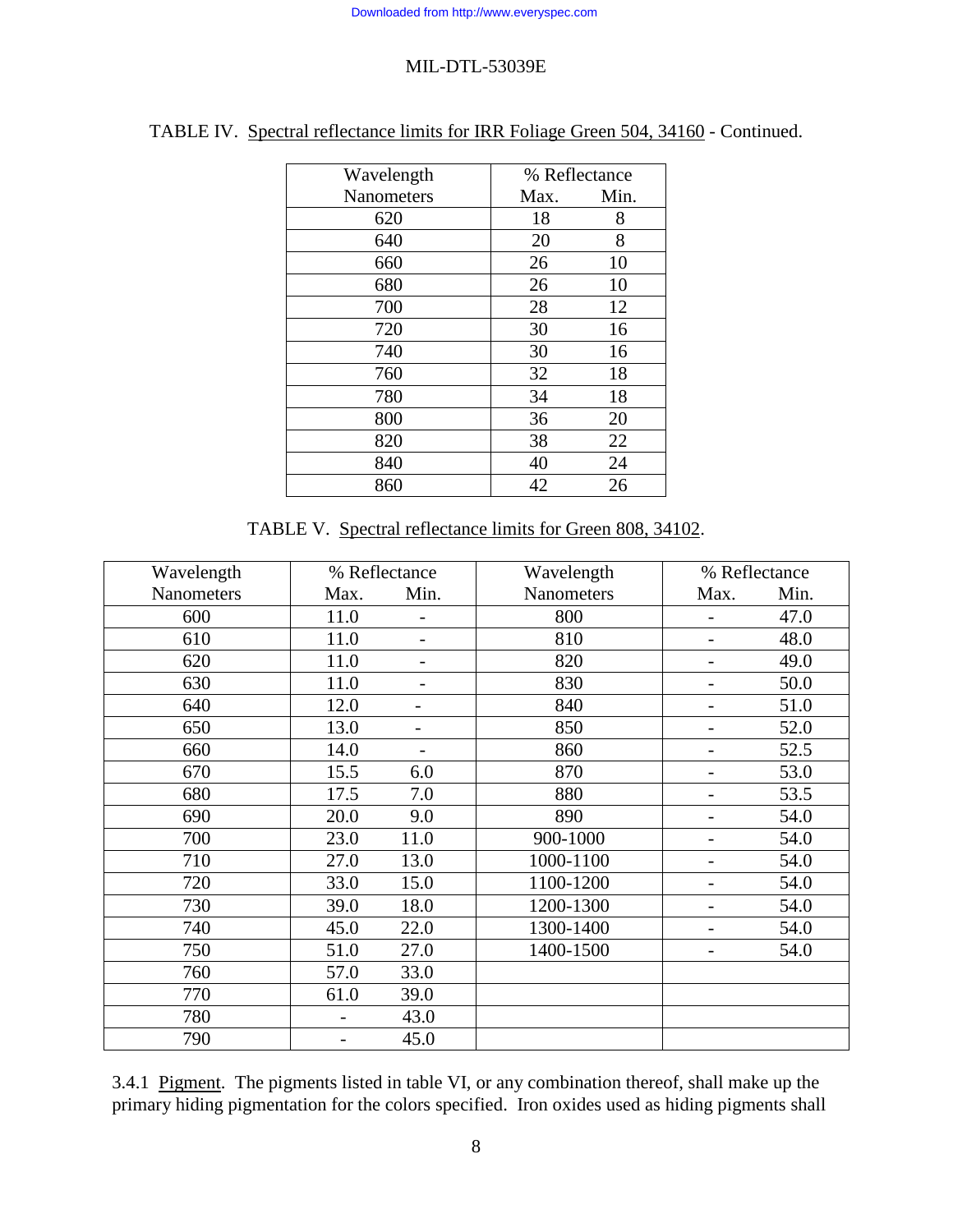be of synthetic origin and not naturally occurring. The titanium dioxide shall be a rutile, chalk resistant type conforming to ASTM D476, type III or IV. If other tinting pigments are used to match the spectral characteristics, these additional pigments shall have good color stability. When tested in accordance with 4.6, no component of the coating shall contain lead, cadmium, cadmium compounds, and hexavalent chromium. Compounds of antimony, arsenic, beryllium, cyanide, manganese, mercury, nickel and selenium shall be absent. The flattening pigment materials shall be of polymeric based polyurethane or urea formaldehyde condensation type polymers or other polymeric composition. The amount shall not exceed the limits of table VIII. Glass beads for Interior Aircraft Black, 37031 shall conform to TT-B-1325, type I, grade B and shall conform to the amount specified in table VIII.

3.4.1.1 Lead content. The lead content shall not exceed 0.05 percent by weight of total nonvolatile content upon analysis as specified in 4.6.6.

3.4.2 Nonvolatile vehicle. The nonvolatile vehicle shall be a hydroxyl terminated prepolymer reacted with an aliphatic polyisocyanate. The IR spectrum of the partially cured resin shall show the presence of aliphatic polyisocyanates and shall contain no aromatic polyisocyanates when determined as stated in 4.6.7.

3.4.3 VOC content. The VOC content for the types of coatings shall be as specified in 1.2.1 and tested in accordance with 4.6.8.

3.4.4 VOHAP content. All types of coatings, except for type VIII aerosols, shall be VOHAPfree when tested in accordance with 4.6.8.1.

| Color                        | Pigment                                               |
|------------------------------|-------------------------------------------------------|
|                              | Acid insoluble green pigment predominately            |
| Dark Green, 34082            | composed of cobalt, zinc and chromium oxides with     |
| Green 383, 34094             | other oxides permitted; carbazole dioxazine violet,   |
| IRR Foliage Green 504, 34160 | iron oxides, light stable organic yellow and orange,  |
|                              | zinc/magnesium ferrite or other mixed metal oxides.   |
|                              | Complex inorganic acid insoluble green pigment        |
| Green 808, 34102             | (Non-Cobalt), chromium oxide, titanium dioxide,       |
|                              | light stable organic yellow or orange, carbazole      |
|                              | dioxazine violet, iron oxides, zinc/magnesium ferrite |
|                              | or other mixed oxides.                                |
| Field Drab, 33105            | Chromium oxide, titanium dioxide, carbon black,       |
| Brown 383, 30051             | carbazole dioxazine violet, iron oxides,              |
| Earth Yellow, 33245          | zinc/magnesium ferrite or other mixed metal oxides.   |
| Sand, 33303                  |                                                       |
| Tan 686A, 33446              |                                                       |
| Tan, 33531                   |                                                       |
| Woodland Desert Sage, 34201  |                                                       |
| Dark Sandstone, 33510        |                                                       |

| TABLE VI. Pigmentation. |
|-------------------------|
|                         |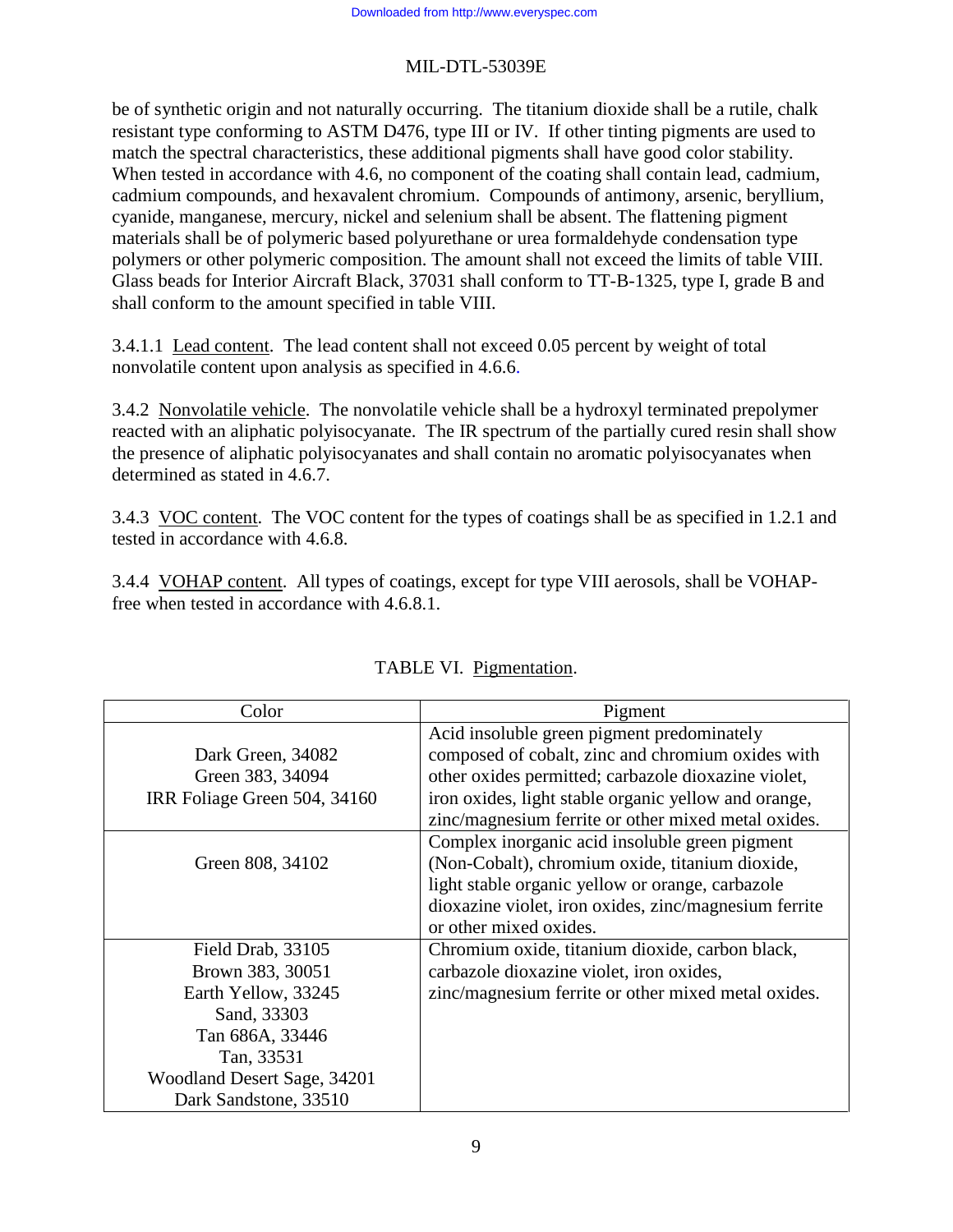## TABLE VI. Pigmentation - Continued.

| Color                          | Pigment                                                      |
|--------------------------------|--------------------------------------------------------------|
| Aircraft Green, 34031          | Iron oxides, carbon black, zinc/magnesium ferrites, titanium |
| Olive Drab, 34088              | dioxide, chromium oxide or other mixed metal oxides.         |
| Black, 37030                   | Carbon black, iron oxides.                                   |
| Aircraft Black, 37038          |                                                              |
| Interior Aircraft Black, 37031 |                                                              |
| Aircraft White, 37875          | Titanium dioxide.                                            |
| Aircraft Red, 31136            | Titanium dioxide, light stable organic red.                  |
| Weapons Safety Red, 38905      |                                                              |
| Aircraft Gray, 36300           | Titanium dioxide, carbon black, iron oxides.                 |
| Interior Aircraft Gray, 36231  |                                                              |
| Blue Gray, 35237               |                                                              |
| Medium Gray, 36375             |                                                              |
| Aircraft Insignia Blue, 35044  | Copper phthalocyanine blue, carbon or lampblack, black iron  |
|                                | oxide, titanium dioxide.                                     |
| Aircraft Yellow, 33538         | Light stable organic yellow and orange, titanium dioxide,    |
|                                | mixed metal oxides                                           |

 Note: Chromium oxides exclude the use of hexavalent chromium. Copper phthalocyanine blue does not contain cyanide compounds.

3.5 Quantitative requirements. The coating shall conform to the quantitative requirements of table VII when tested as specified in 4.6.

3.5.1 Specific quantitative requirements. Each color shall conform to its specific requirement in table VIII when tested as specified in 4.6.1.1. Total solids, pigment solids and vehicle solids are calculated as percent by weight. Extender pigment is the percent by weight of total pigment.

| Characteristic                                           | Min.   | Max. |
|----------------------------------------------------------|--------|------|
| Pigment, hexavalent chromium, cadmium, cadmium compounds | Absent |      |
| Inorganic HAP compounds, other than cobalt and chromium  | Absent |      |
| VOHAP compounds, except for type VIII aerosols           | Absent |      |
| Lead content, percent of total solids                    |        | .05  |
| Viscosity (Krebs-Stormer, K.U.)                          | 55     | 80   |
| Hiding power (contrast ratio)                            |        |      |
| Aircraft Red, 31136                                      | .94    |      |
| Weapons Safety Red, 38905                                | .94    |      |
| Aircraft White, 37875                                    | .92    |      |
| Other colors                                             | .98    |      |
| Drying time                                              |        |      |
| Set to touch, minutes                                    | 5      | 30   |
| Dry hard, hours                                          |        | 3    |
| Dry through, hours                                       |        |      |

TABLE VII. Coating requirements.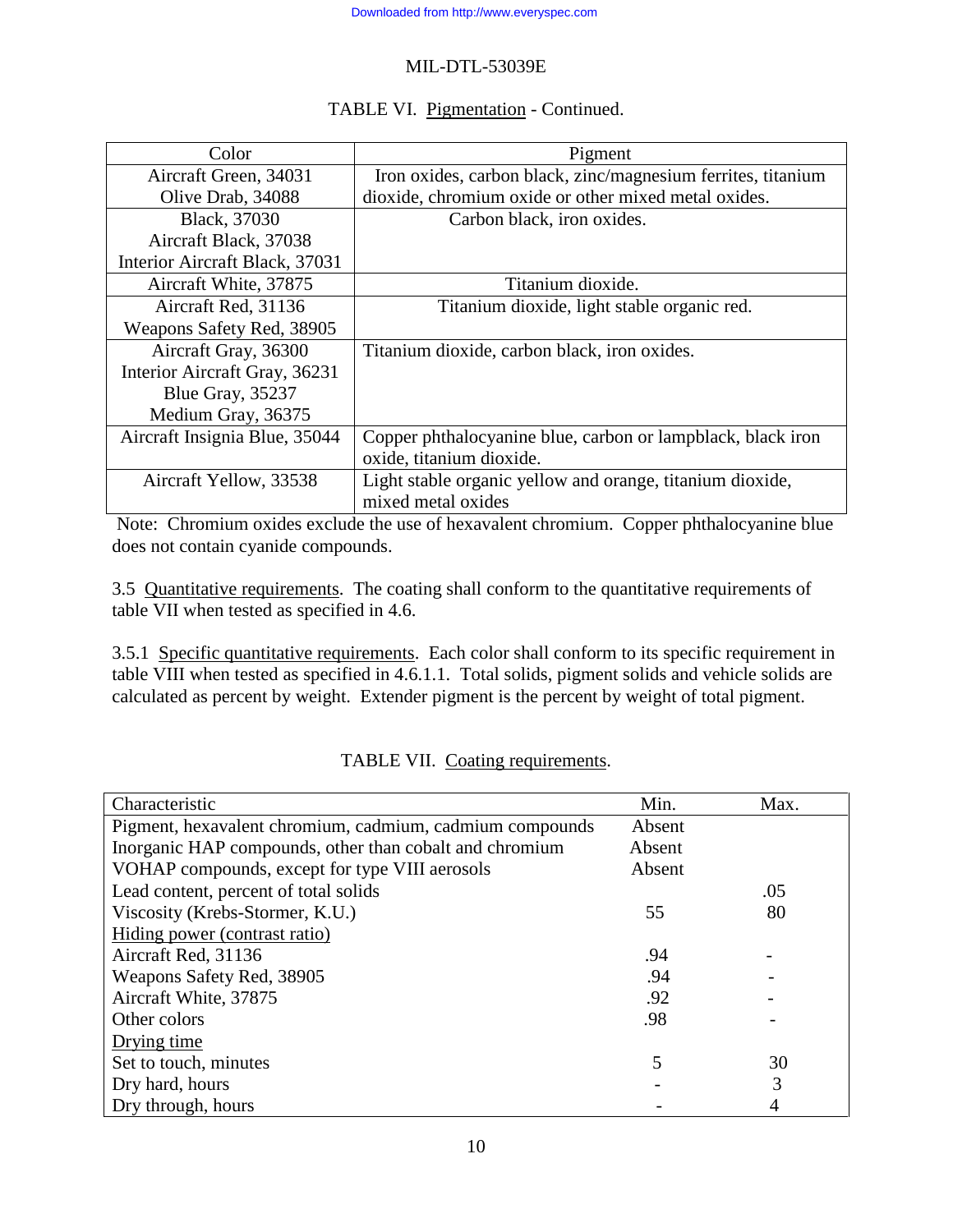|  | TABLE VII. Coating requirements - Continued. |
|--|----------------------------------------------|
|  |                                              |

| Characteristic                                             | Min. | Max. |
|------------------------------------------------------------|------|------|
| Specular gloss for Dark Sandstone, 33510 and Sand, 33303,  |      |      |
| Earth Yellow, 33245, Tan 686A, 33446 and Tan, 33531        |      |      |
| 60 degree                                                  |      | 1.6  |
| 85 degree                                                  |      | 4.0  |
| Specular gloss for primary camouflage colors, including    |      |      |
| IRR Foliage Green, 34160 and Aircraft Black, 37038, unless |      |      |
| otherwise cited                                            |      |      |
| 60 degree                                                  |      | 1.0  |
| 85 degree                                                  |      | 3.5  |
| Specular gloss for Woodland Desert Sage, 34201             |      |      |
| 60 degree                                                  |      | 1.8  |
| 85 degree                                                  |      | 4.0  |
| Specular gloss for Aircraft Green, 34031 and               |      |      |
| Interior Aircraft Black, 37031                             |      |      |
| 60 degree                                                  |      | 0.6  |
| 85 degree                                                  |      | 1.2  |
| Specular gloss for other colors                            |      |      |
| 60 degree                                                  |      | 3.0  |
| 85 degree                                                  |      | 8.0  |
|                                                            |      |      |

## 3.6 Qualitative requirements.

3.6.1 Condition in container. When tested as specified in 4.6.14, the coating shall be free from grit, seeds, skins, abnormal thickening or livering in a freshly opened container and shall show no more pigment settling or caking than can be easily and completely reincorporated to a smooth homogeneous state.

## 3.6.2 Storage stability.

3.6.2.1 Accelerated storage stability. After testing as in 4.6.15.1, the coating shall meet all the requirements of the specification and have a maximum viscosity of 90 KU. There shall be no curdling or hard dry caking and any sedimentation shall easily mix back into a smooth homogeneous state.

3.6.2.2 Full container storage stability. The liquid coating, stored in the full quart can or submitted touch up kit, shall show no skinning, livering, curdling, hard dry caking nor tough gummy sediment when tested as specified in 4.6.15.2. It shall remix readily to a smooth homogeneous state, shall have a maximum viscosity of 90 KU, and shall meet all other requirements of this specification.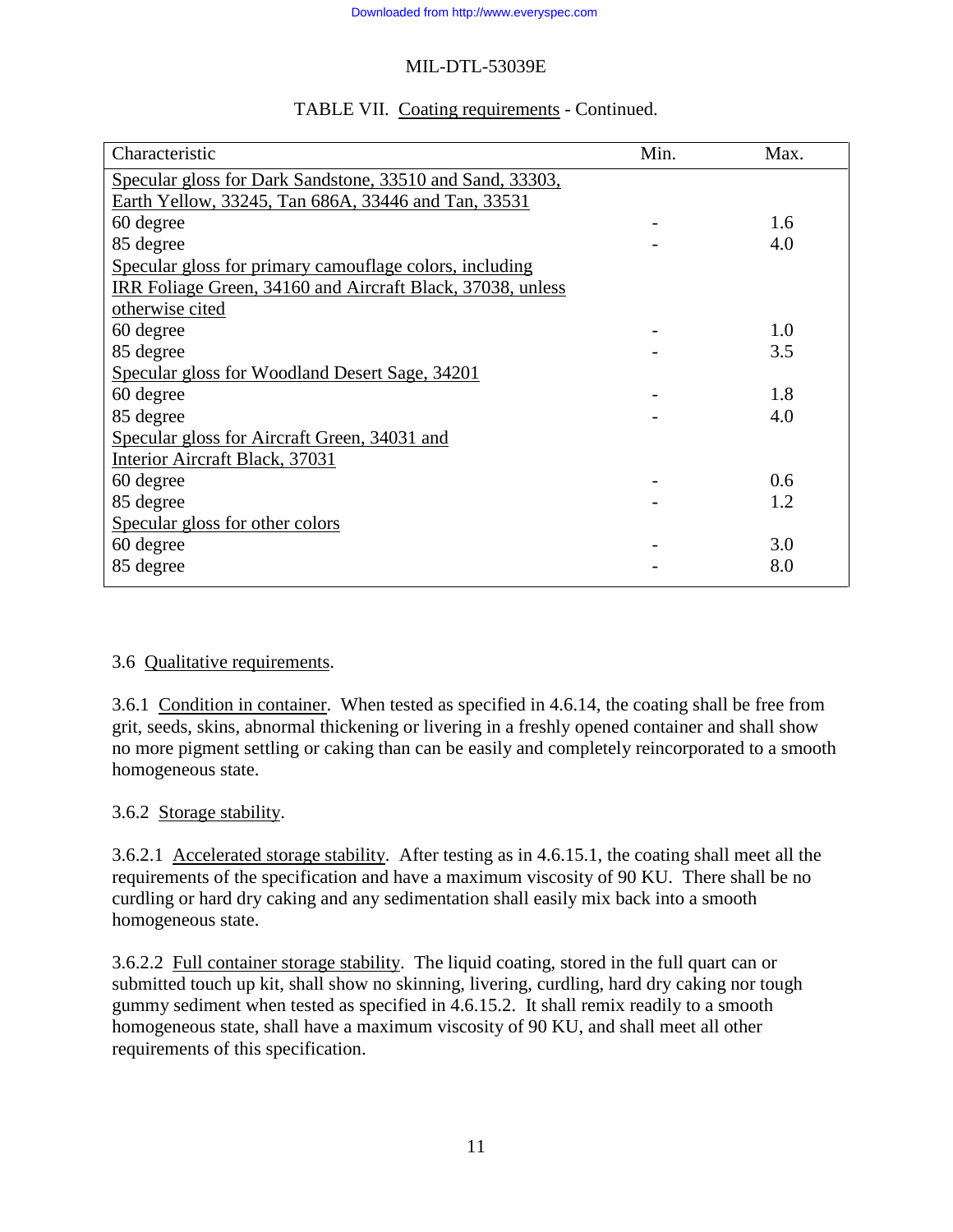#### TABLE VIII. Specific quantitative requirements.

|                              | Percent         |                 |                         | Percent                |
|------------------------------|-----------------|-----------------|-------------------------|------------------------|
|                              | Total           | Percent         | Percent                 | Flattening             |
| Color                        | Weight          | Vehicle         | Total                   | <b>Agents of Total</b> |
|                              | Solids          | Solids of Paint | <b>Pigment of Paint</b> | Pigment                |
|                              | (Min.)          | (Min.)          | (Min.)                  | (Max.)                 |
| Dark Green, 34082            | 55              | 17              | 28                      | 60                     |
| Green 383, 34094             | 55              | 17              | 28                      | 60                     |
| Green 808, 34102             | 55              | 17              | 28                      | 60                     |
| IRR Foliage Green 504,       | 55              | 17              | 28                      | 60                     |
| 34160                        |                 |                 |                         |                        |
| Brown 383, 30051             | 55              | 17              | 25                      | 70                     |
| Tan 686A, 33446              | 55              | 17              | 26                      | 70                     |
| <b>Woodland Desert Sage,</b> | $\overline{55}$ | 17              | 26                      | 70                     |
| 34201                        |                 |                 |                         |                        |
| Black, 37030                 | 48              | 17              | 20                      | 75                     |
| Aircraft Green, 34031        | 55              | 17              | 28                      | 70                     |
| Sand, 33303                  | 55              | 17              | 26                      | 70                     |
| Field Drab, 33105            | $\overline{55}$ | 17              | 28                      | 70                     |
| Olive Drab, 34088            | 55              | 17              | 28                      | 70                     |
| Dark Sandstone, 33510        | 55              | 17              | 28                      | 70                     |
| Aircraft White, 37875        | 55              | 17              | 28                      | 70                     |
| Aircraft Red, 31136          | 55              | 17              | 28                      | 70                     |
| Weapons Safety Red,<br>38905 | 55              | 17              | 28                      | 70                     |
| Aircraft Black, 37038        | 48              | 17              | 20                      | 85                     |
| Aircraft Gray, 36300         | 55              | 17              | 28                      | 70                     |
| Aircraft Insignia Blue,      |                 |                 |                         |                        |
| 35044                        | 55              | 17              | 28                      | 70                     |
| Interior Aircraft Gray,      |                 |                 |                         |                        |
| 36231                        | 55              | 17              | 28                      | 70                     |
| Interior Aircraft Black,     |                 |                 |                         |                        |
| 37031                        | 55              | 17              | 28                      | 701/                   |
| Earth Yellow, 33245          | 55              | 17              | 29                      | 67                     |

 $1/19-20$  percent of total pigment are glass beads.

3.6.3 Spraying properties. When tested as specified in 4.6.16, the coating shall spray satisfactorily in all respects and shall show no running, sagging, or streaking. The coating shall not spray dry and the dried film shall show no dusting, mottling or color separation. Furthermore, the dry film shall present a smooth lusterless flat finish, free from voids, seediness or pinholes or any film defects that may undermine the performance of the Chemical Agent Resistant Coating (CARC) system. Texturing or surface roughness is permitted for Aircraft Green, 34031 provided all performance requirements of the specification are met.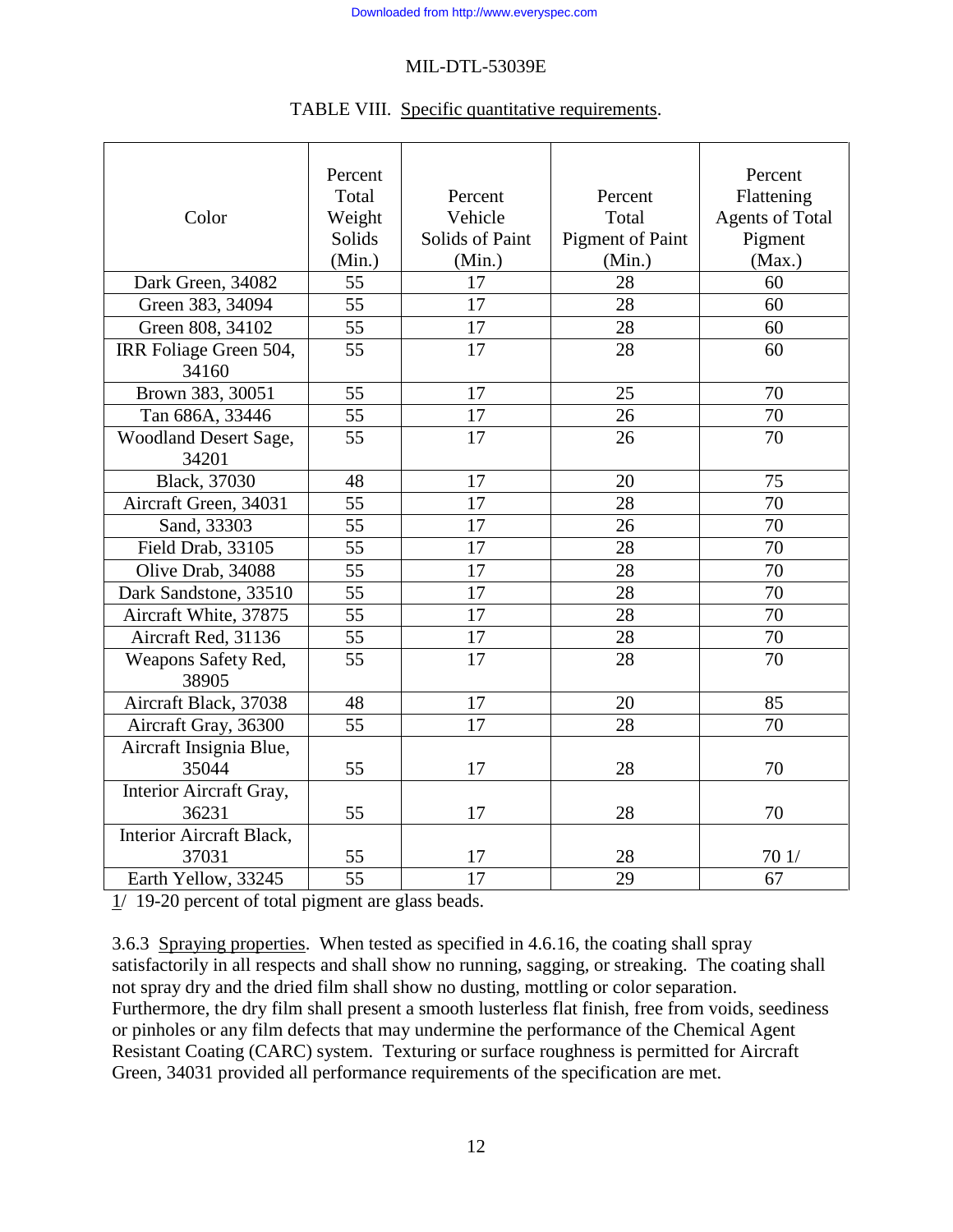3.6.4 Brushing properties. When tested as specified in 4.6.17, the coating shall brush satisfactorily and shall dry to a smooth, uniform film, free from seeds, runs, sags, or streaks. The dried film shall show no discernible brush marks.

3.6.5 Flexibility. A film of the coating tested as specified in 4.6.18 shall withstand bending without cracking or flaking.

3.6.6 Recoatability. When tested as specified in 4.6.19, recoating of a dried film shall produce no lifting, softening, or other film irregularity.

3.6.7 Adhesion. The assessment of the adhesion of the coating film shall be determined by its ability to not peel from the substrate when tested in accordance with ASTM D3359 as specified in 4.6.20. The resultant test rating shall be classified as scale 4B or better.

3.6.8 Elevated temperature adhesion. The assessment of the adhesion of the coating film shall be determined by its ability to not peel from the previous coating film when tested in accordance with ASTM D3359, as specified in 4.6.21. The resultant test rating shall be classified as scale 4B or better. After the initial 24 hour air dry, recoating of a dried film shall produce no lifting, softening, or other film irregularity. The force dry panels shall show similar results to the baseline air dry panel for recoating and adhesion.

 3.6.9 Water resistance. When tested as specified in 4.6.22, a film of the coating shall show no blistering or wrinkling and no more than a slight whitening or softening immediately upon removal from the water. Film softening shall not exceed a 2 pencil hardness difference (see ASTM D3363) from an unexposed film with identical cure history prior to water exposure. After 2 hours air drying the portion of the panel, that was immersed, shall be almost indistinguishable with regard to adhesion, hardness, color, and gloss from an unexposed film with identical cure history prior to water exposure.

3.6.10 Hydrocarbon resistance. When tested as specified in 4.6.23, a film of the coating shall show no blistering or wrinkling when examined immediately after removal from the hydrocarbon test fluid. When examined 2 hours after removal, there shall be no excessive softening, whitening, or dulling. Film softening shall not exceed a 2 pencil hardness difference (see ASTM D3363) from an unexposed film with identical cure history prior to hydrocarbon exposure. After 24 hours drying the portion of the panel which was immersed shall be almost indistinguishable with regard to hardness, adhesion, and general appearance from a panel prepared at the same time but not immersed and shall have no more than a 0.5 gloss unit increase over the original 60 and 85 degree gloss values.

3.6.11 Acid resistance. When tested as specified in 4.6.24, a film of Green 383, 34094, Green 808, 34102, Dark Green 34082, Woodland Desert Sage, 34201 and IRR Foliage Green 504, 34106 shall have no blistering and show no change from the original color.

3.6.12 Accelerated weathering. Samples of aircraft colors and Olive Drab, 34088 tested as specified in 4.6.25 for 800 hours shall show no cracking, chalking, or loss of adhesion, and shall meet the color, infrared reflectance, 60 and 85 degree gloss requirements of the specification. Camouflage colors tested as specified in 4.6.24 for 800 hours shall show no cracking, chalking, loss of adhesion, or increase in the 60 and 85 degree glosses to exceed maximum values in table VII.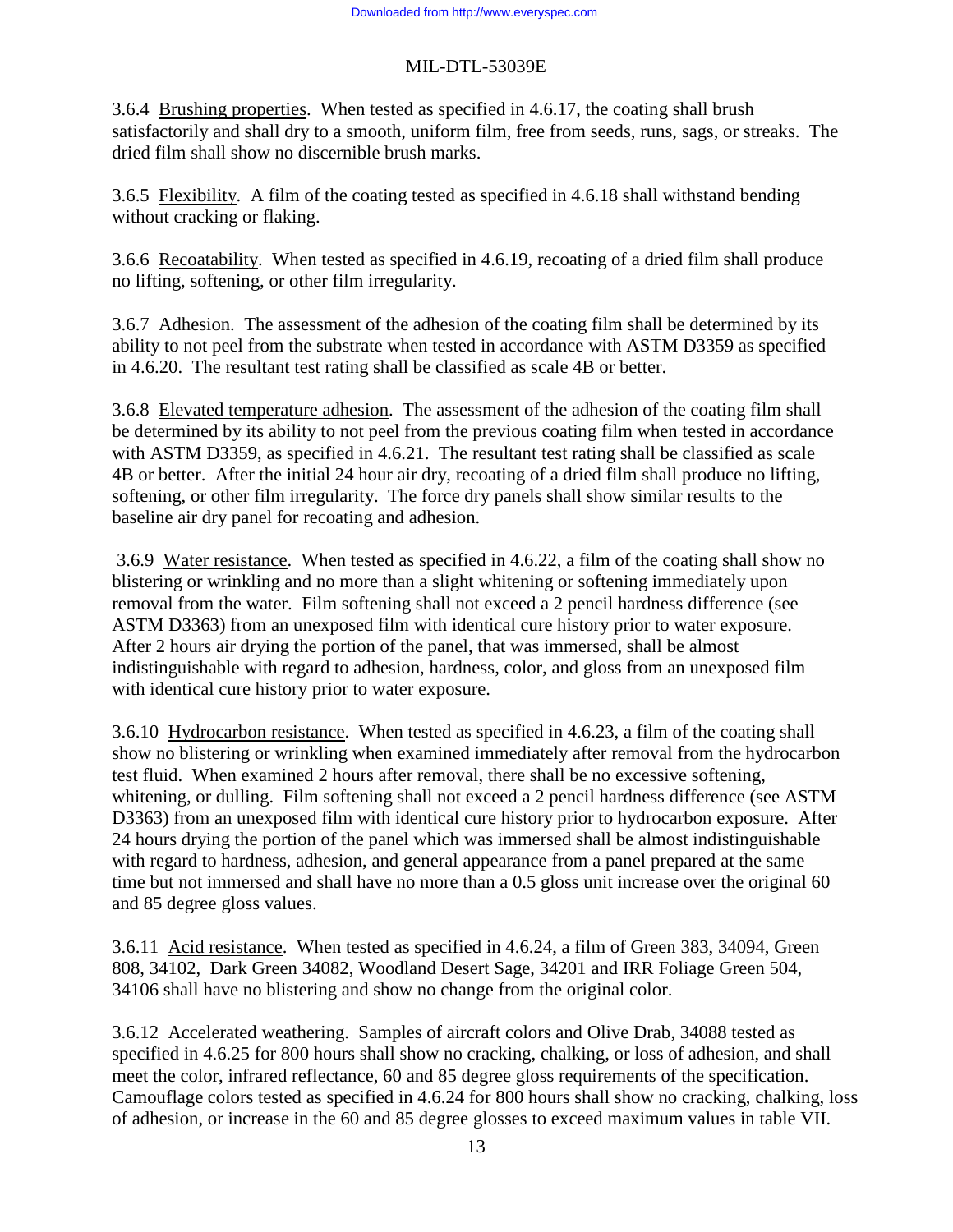Color change shall be less than 2.5 NBS units when compared to an unexposed sample of the same batch using tristimulus color coordinates. In addition, after accelerated weathering the color change shall remain within 2.5 NBS units of the value specified in table I (difference from nominal values or center of color ellipse). The infrared reflectance and allowable ratio shall remain within those limits originally specified.

3.6.13 Super Tropical Bleach (STB) resistance. When tested as specified in 4.6.26, a film of the coating shall show no blistering, wrinkling, or film softening when examined immediately after washing with water. Film softening shall not exceed a 2 pencil hardness difference (see ASTM D3363) from an unexposed film with identical cure history prior to STB exposure. After drying, there shall be a maximum color change of 2.5 NBS units when comparing a portion of the untested panel to that of the tested area using tristimulus color coordinates. The STB composition shall be in accordance with MIL-DTL-12468.

3.6.14 Chemical agent resistance. A film of the coating tested as specified in 4.6.27 shall desorb a maximum of 180 micrograms of agent HD, a vesicant agent, and a maximum of 40 micrograms of agent GD, a toxic nerve agent.

3.6.15 Weather resistance. Films of the coating tested as specified in 4.6.28 shall show no checking, cracking, or appreciable film deterioration. There shall be no more than light chalking (see ASTM D4214). The color shall not exceed 2.5 NBS units at 560 MJ/ $m^2$  of total UV irradiance when compared to an unexposed sample of the same batch using tristimulus color coordinates. The approximate equivalence of two years of total UV irradiance in Arizona is 620  $MJ/m<sup>2</sup>$ .

3.7 User instruction marking and precaution sheet. All containers shall include the VOC content and VOHAP content in g/l or lbs/gal of coating, and a printed precaution sheet with the following information:

CAUTION: The Surgeon General requires airline respirators to be used unless air sampling shows exposure to be below standards. Then, either chemical cartridge respirators or airline respirators are required. Avoid contact with skin and eyes. Use with adequate ventilation. For other safety recommendations, refer to the Material Safety Data Sheets (MSDS). Keep containers closed.

3.8 Toxicity clearance. All new chemicals and materials being added to the Army supply system shall have a toxicity clearance. A toxicity clearance involves a toxicological evaluation of materials prior to introduction into the Army supply system. The Army program manager shall be responsible for identifying technically feasible materials and requesting a toxicity clearance for use of that material within their program (see 6.4.4).

3.9 MSDS. The manufacturer shall comply with the requirements set forth by the Hazardous Communication Standard, 29 CFR 1910.1200. A MSDS shall be prepared for the coating in accordance with FED-STD-313 and forwarded to the qualifying activity (see 6.4.2). The MSDS for the material covered by this specification shall be included with each shipment, and submitted to pertinent Government agencies as stated in FED-STD-313.

3.9.1 Safety Data Sheets (SDSs). A Safety Data Sheets (SDSs) shall be phased into the system by the following deadline of June 1, 2015 and after June 1, 2016 the Material Safety Data Sheets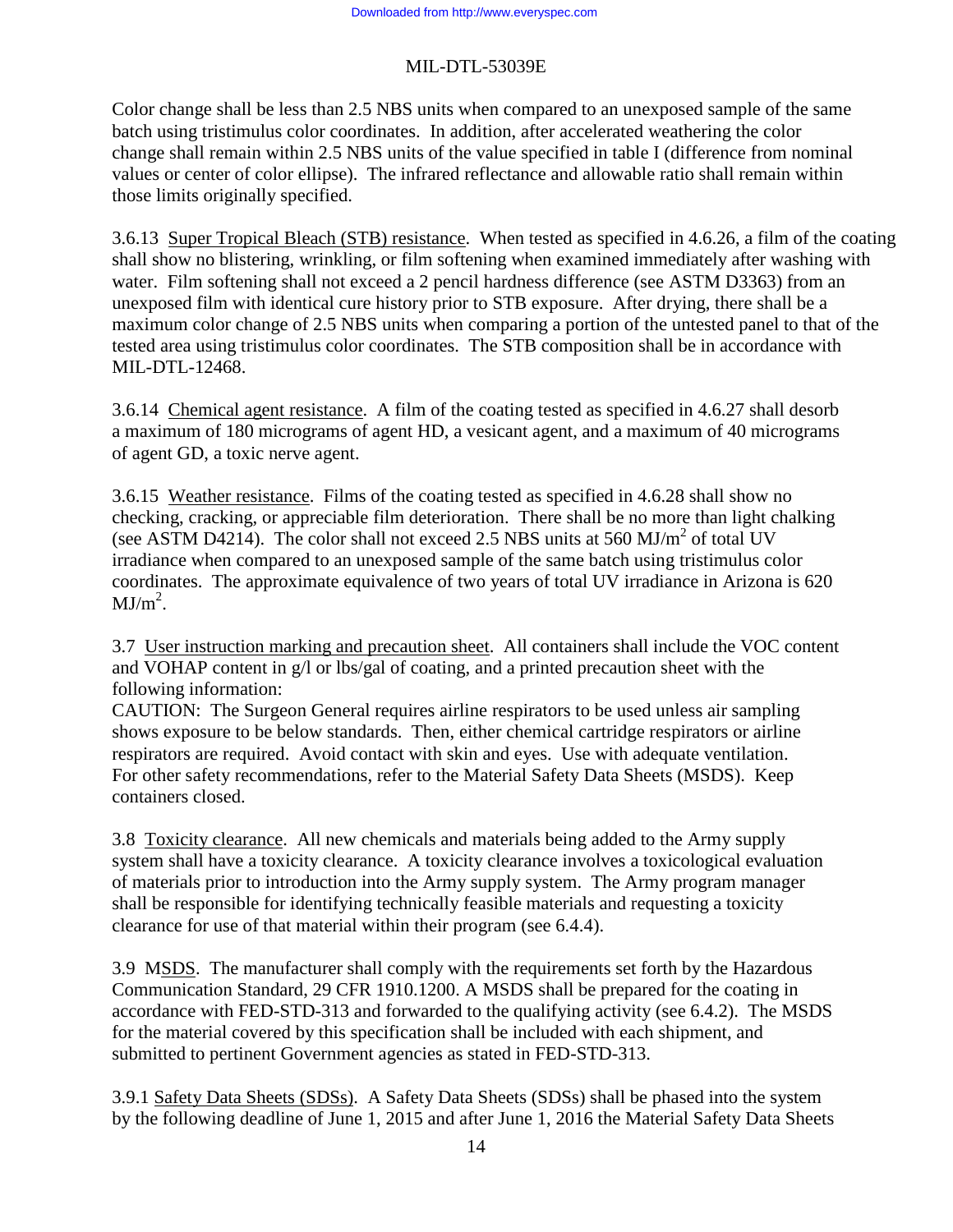(MSDSs) becomes extinct and you must ensure that each hazardous chemical in your workplace has an SDS and only a SDS as specified in the OSHA Brief

http://www.osha.gov/dsg/hazcom/osha-brief.html and as specified in Appendix D of 29 CFR 1910.1200 (see:

http://www.osha.gov/pls/oshaweb/owadisp.show\_document?p\_table=standards&p\_id=10103 ).

# 4. VERIFICATION

4.1 Classification of inspections. The inspection requirements specified herein are classified as follows:

- a. Qualification inspection (see 4.2).
- b. Extension of qualification inspection (see 4.3).
- c. Conformance inspection (see 4.4)

4.2 Qualification inspection. Qualification shall be conducted by the qualifying activity (see 6.4). The qualification test sample shall consist of four quarts of the paint. The samples shall be legibly identified (see 6.4.3). Qualification inspection shall consist of tests for all requirements in section 3 and table X. Qualification inspection shall examine for user instruction marking (see 3.7). The results of each test shall be compared with the applicable requirement in section 3. Failure to conform to any requirement shall be counted as a defect, and paint represented by the sample test shall not be approved for inclusion in the QPD under this specification.

4.3 Extension of qualification inspection. Qualification inspection (see 4.2) shall be performed on the colors listed in the left column of table IX. These ten (10) primary colors shall require full qualification testing. These colors shall be approved first for inclusion in the QPD under this specification in order to qualify their respective colors listed in the right column to an extension test program. The extension test program shall test for color, infrared reflectance, accelerated weathering (only for Aircraft Yellow, 33538 and Aircraft Red, 31136), 60 and 85 degree gloss, STB resistance, acid resistance, accelerated storage stability, chemical agent resistance, and viscosity. The extension test program can include limited extension testing. Limited extension testing for only color, gloss, and STB resistance shall be determined on a case by case basis and formalized prior to testing through test service agreements. Colors in the right column shall be listed in the QPD if they satisfy the requirements of the extension test program. The qualification test sample shall consist of a one quart sample of the paint. The sample and the necessary paperwork (see 6.4.3) shall be sent to the qualifying activity (see 6.4).

| Full QPD testing/color qualified | QPD extension test program/additional colors<br>to which approval is extended |
|----------------------------------|-------------------------------------------------------------------------------|
| Green 383, 34094                 | Dark Green, 34082; Olive Drab, 34088;<br>Field Drab, 33105                    |
| Green 808, 34102                 |                                                                               |
| IRR Foliage Green 504, 34160     |                                                                               |
| Tan 686A, 33446                  | Earth Yellow, 33245; Dark Sandstone, 33510;<br>Sand, 33303; Tan, 33531        |
| Woodland Desert Sage, 34201      |                                                                               |
| Brown 383, 30051                 |                                                                               |

TABLE IX. Qualification and extension colors.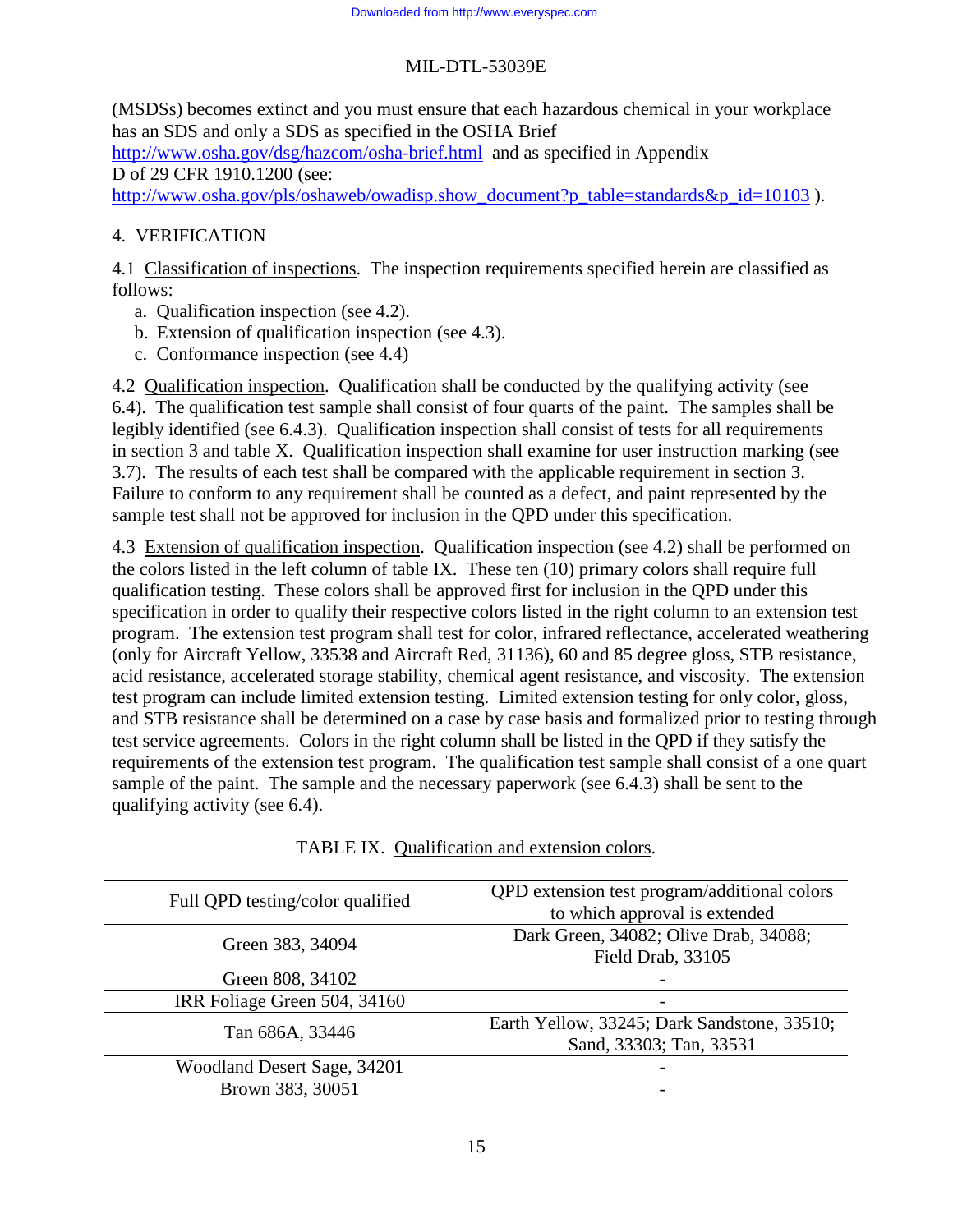| Black, 37030          | Aircraft Black, 37038;<br>Interior Aircraft Black, 37031                                                    |
|-----------------------|-------------------------------------------------------------------------------------------------------------|
| Aircraft Green, 34031 |                                                                                                             |
| Aircraft White, 37875 | Aircraft Red, 31136; Aircraft Yellow, 33538;<br>Aircraft Insignia Blue, 35044,<br>Weapons Safety Red, 38905 |
| Aircraft Gray, 36300  | Interior Aircraft Gray, 36231; Blue Gray,<br>35237; Medium Gray, 36375                                      |

# TABLE IX. Qualification and extension colors –Continued.

4.4 Conformance inspection. The contracting officer shall require that an appropriate sprayed sample from each production lot (see 4.4.1) be forwarded to ARL, ATTN: RDRL-WMM-C, Organic Coatings Team, Building 4600, Deer Creek Loop, APG, MD 21005-5066. Conformance inspection shall consist of testing spectral reflectance characteristics to include color, STB resistance, and gloss at 60 and 85 degrees. There shall be no failures (see 6.5).

4.4.1 Lot and batch formation. For purposes of conformance inspection, a lot shall consist of all coatings of the same type, composition and color, from a single uniform batch, produced and offered for delivery at one time (see 6.4.1). A batch shall consist of all coating material (in U.S. gallons) manufactured during one continuous operation and forming part of one contract or order for delivery (see 6.4.1). When required, the manufacturer shall furnish with each lot and/or batch a certified test report showing that the material has passed the conformance inspection, and that there has been no formulation or process change from that which resulted in the production of the qualification inspection sample. The addition of any substance to a batch shall constitute a new lot.

4.5 Inspection conditions. Unless otherwise specified, all inspections shall be performed in accordance with ASTM D3924. Also, unless otherwise stated in the test method or paragraph, room temperature shall be 73  $\pm$  4 °F (23  $\pm$  2 °C) and a 40 - 70 percent relative humidity.

4.6 Test methods.

4.6.1 Testing. Except as otherwise specified herein, the routine testing and referee testing shall be conducted in accordance with ASTM D3924. A dry film thickness of  $2 \pm 0.2$  mils (50  $\pm$  5 microns) shall be used whenever film thickness is requested in any test, unless otherwise required by the test. Failure of any test result to fall within the ranges specified in section 3 shall constitute failure of the applicable test.

4.6.1.1 Test procedures. Tests shall be conducted in accordance with table X. The right is reserved to make any additional tests deemed necessary to determine that the coating meets the requirements of this specification.

4.6.1.2 Test panels. Unless otherwise specified, metal panels used for test purposes shall be of the following types: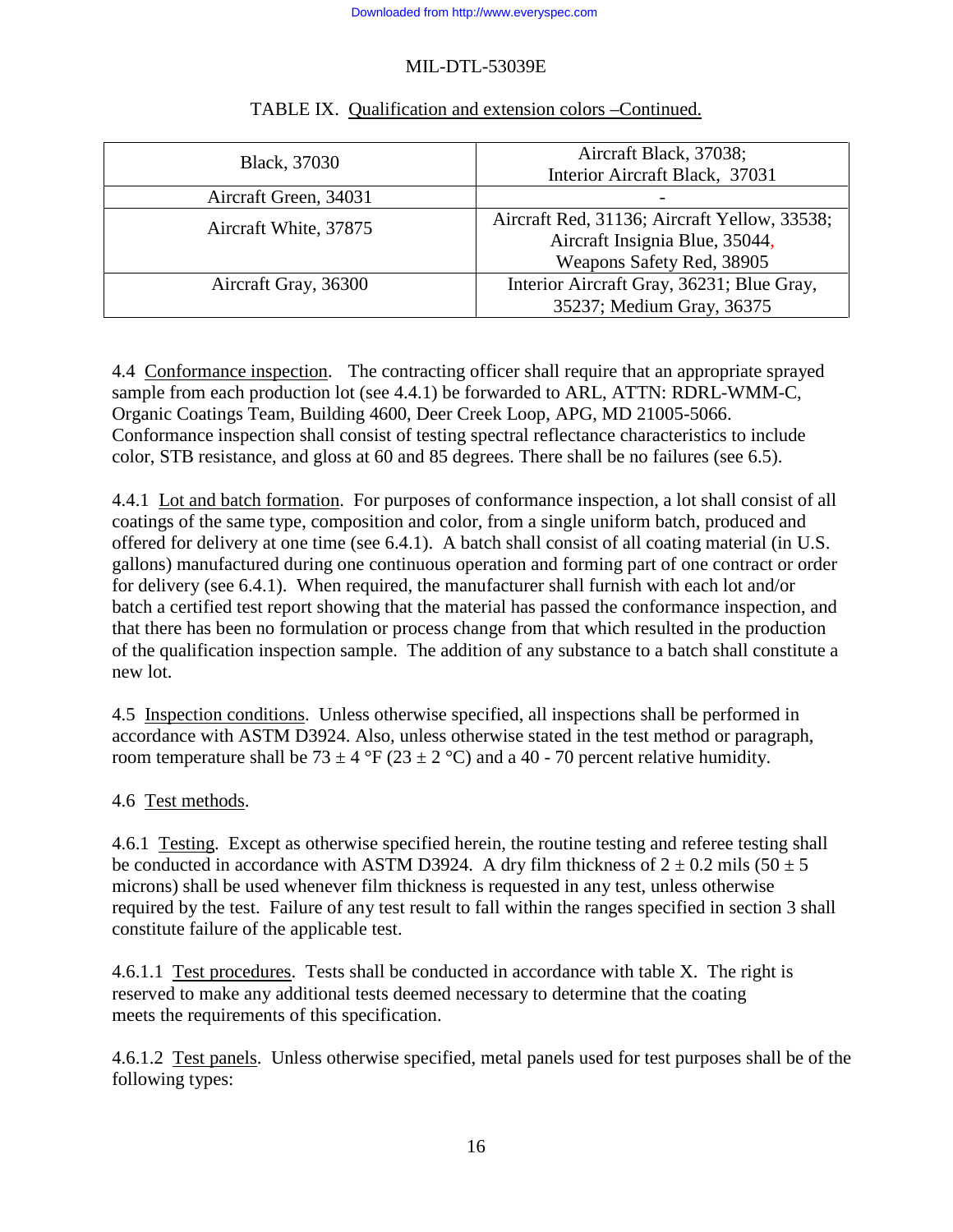- a. Steel, cold rolled, pretreated with zinc phosphate coating B-952 with P60 chrome rinse, 0.032 inches (0.8128 mm) thick, for all tests except flexibility.
- b. For aviation system application, aluminum test panels shall be aluminum alloy 2024-T3 treated with MIL-DTL-5541, type II (see 4.6.1.3).
- c. Steel, tinplated, 0.010 inches (0.254 mm) thick, for flexibility only.

4.6.1.3 Epoxy primer. Test panels shall be solvent wiped and cleaned prior to applying epoxy primer. Apply epoxy primer conforming to MIL-DTL-53022 or MIL-DTL-53030 to a dry film thickness of  $1.5 \pm 0.2$  mils (37.5  $\pm$  5 microns). For aviation system application evaluation, MIL-PRF-23377 or MIL-PRF-85582 epoxy primers shall be used and applied to a dry film thickness of 0.6 - 0.9 mils (15 - 22.5 microns).

4.6.2 Color and reflectance. Prepare two sprayed samples of the coating on a black and white hiding chart to a dry film thickness of  $2 \pm 0.2$  mils (50  $\pm$  5 microns). Dry for a minimum of 48 hours according to the test conditions in 4.6.1. Determine the color and infrared reflectance from the spectral curves using the recording spectrophotometer method in accordance with ASTM E308 and ASTM E1331. Measurements shall be made over the black portion of the hiding chart (see 4.6.13). For aircraft colors and Dark Sandstone, 33510, compare the color as specified in 3.3 and 3.3.1. Visually match the other colors listed in 1.2.2 to the appropriate color chip from FED-STD-595 for compliance with 3.3 and table I. Spectral reflectance limits are outlined in tables III, IV and V. Noncompliance to 3.3 and 3.3.1 shall constitute failure of this test.

4.6.3 Total and vehicle solids. Determine the total solids (nonvolatile matter) of the coating in accordance with ASTM D7232. Check for compliance with table VIII.

|                             |                             |             | Requirement     |
|-----------------------------|-----------------------------|-------------|-----------------|
|                             | <b>ASTM</b>                 | <b>Test</b> | Paragraph or    |
| <b>Item</b>                 | Method                      | Paragraph   | Table           |
| Color and reflectance       | E308 and                    | 4.6.2       | 3.3 and 3.3.1   |
|                             | E1331                       |             |                 |
| Total and vehicle solids    | D7232                       | 4.6.3       | Table VIII      |
|                             |                             |             |                 |
| Pigment analysis            | D2371                       | 4.6.4       | 3.4.1, Table VI |
|                             |                             |             | and VIII        |
| Titanium dioxide            | D <sub>476</sub> , type III |             | 3.4.1           |
|                             | or IV                       |             |                 |
| Hexavalent chromium         |                             | 4.6.5       | Table VII       |
| Lead content                | D3335                       | 4.6.6       | Table VII       |
| Cadmium content             | D3335                       |             | Table VII       |
| Nonvolatile vehicle         |                             | 4.6.7       | 3.4.2           |
| VOC content                 | D3960                       | 4.6.8       | 3.4.3           |
| VOHAP content $\frac{1}{2}$ | D3271                       | 4.6.8.1     | 3.4.4           |

#### TABLE X. Index.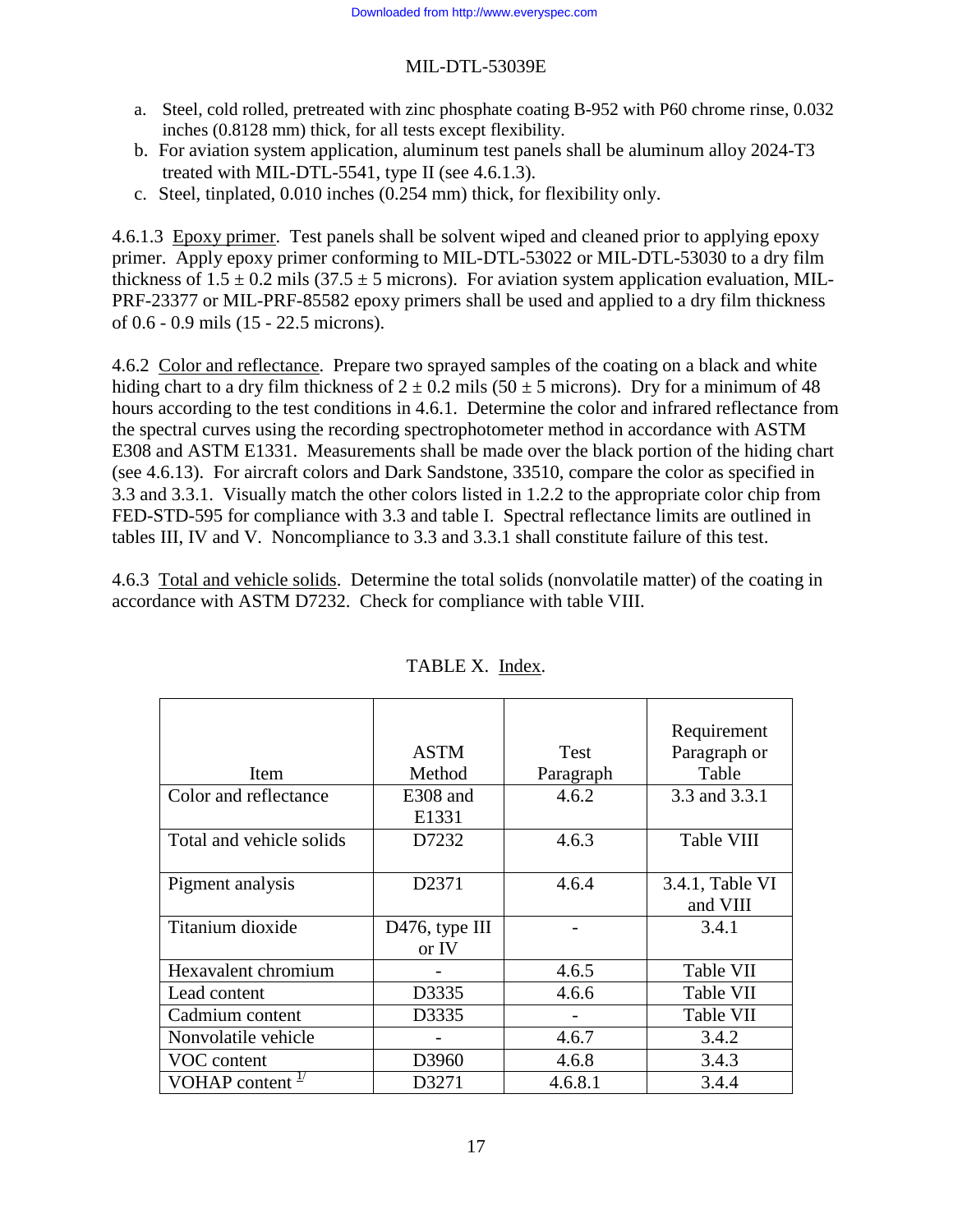### TABLE X. Index - Continued.

| Hiding-power (contrast        | D2805    | 4.6.9            | Table VII         |
|-------------------------------|----------|------------------|-------------------|
| ratio)                        |          |                  |                   |
| Viscosity, Krebs-Stormer      | D562     | 4.6.10           | Table VII         |
| Drying time                   | D5895    | 4.6.11           | Table VII         |
| Specular gloss                | D523     | 4.6.12           | Table VII         |
| <b>Infrared reflectance</b>   |          |                  |                   |
| Camouflage colors $2/$        | E308 and | 4.6.2 and 4.6.13 | 3.3 and 3.3.1,    |
| Other colors                  | E1331    |                  | Table I and II    |
| Aircraft colors $\frac{3}{2}$ |          |                  |                   |
| Dark Sandstone, 33510         |          |                  |                   |
| Spectral reflectance limits   |          |                  |                   |
| Dark Green, 34082             | E308 and |                  | Table III, IV and |
| Green 383, 34094              | E1331    |                  | V                 |
| IRR Foliage Green 504,        |          |                  |                   |
| 34160                         |          |                  |                   |
| Green 808, 34102              |          |                  |                   |
| Condition in container        |          | 4.6.14           | 3.6.1             |
| Accelerated storage           |          | 4.6.15.1         | 3.6.2.1           |
| stability                     |          |                  |                   |
| Full container storage        | D1849    | 4.6.15.2         | 3.6.2.2           |
| stability                     |          |                  |                   |
| Spraying properties           |          | 4.6.16           | 3.6.3             |
| <b>Brushing properties</b>    |          | 4.6.17           | 3.6.4             |
| Flexibility                   | D522     | 4.6.18           | 3.6.5             |
| Recoatability                 |          | 4.6.19           | 3.6.6             |
| Adhesion                      | D3359    | 4.6.20           | 3.6.7             |
| <b>Elevated</b> temperature   | D3359    | 4.6.21           | 3.6.8             |
| adhesion                      |          |                  |                   |
| Water resistance              |          | 4.6.22           | 3.6.9             |
| Hydrocarbon resistance        |          | 4.6.23           | 3.6.10            |
| Acid resistance               |          | 4.6.24           | 3.6.11            |
| Accelerated weathering        | G154     | 4.6.25           | 3.6.12            |
| STB resistance                |          | 4.6.26           | 3.6.13            |
| Chemical agent resistance     |          | 4.6.27           | 3.6.14            |
| Weather resistance            | G90      | 4.6.28           | 3.6.15            |

1/ EPA Method 311.

2/ Exclude from this category Aircraft Green, 34031 and Aircraft Gray, 36300.

 3/ Include the camouflage colors Aircraft Green, 34031 and Aircraft Gray, 36300 in this category.

4.6.4 Pigment analysis. Determine the pigment content of the coating in accordance with ASTM D2371. The pigment generated by this method shall be used for the screening tests of the coating's heavy metal content as listed below. Check for compliance with tables VI and VIII and 3.4.1.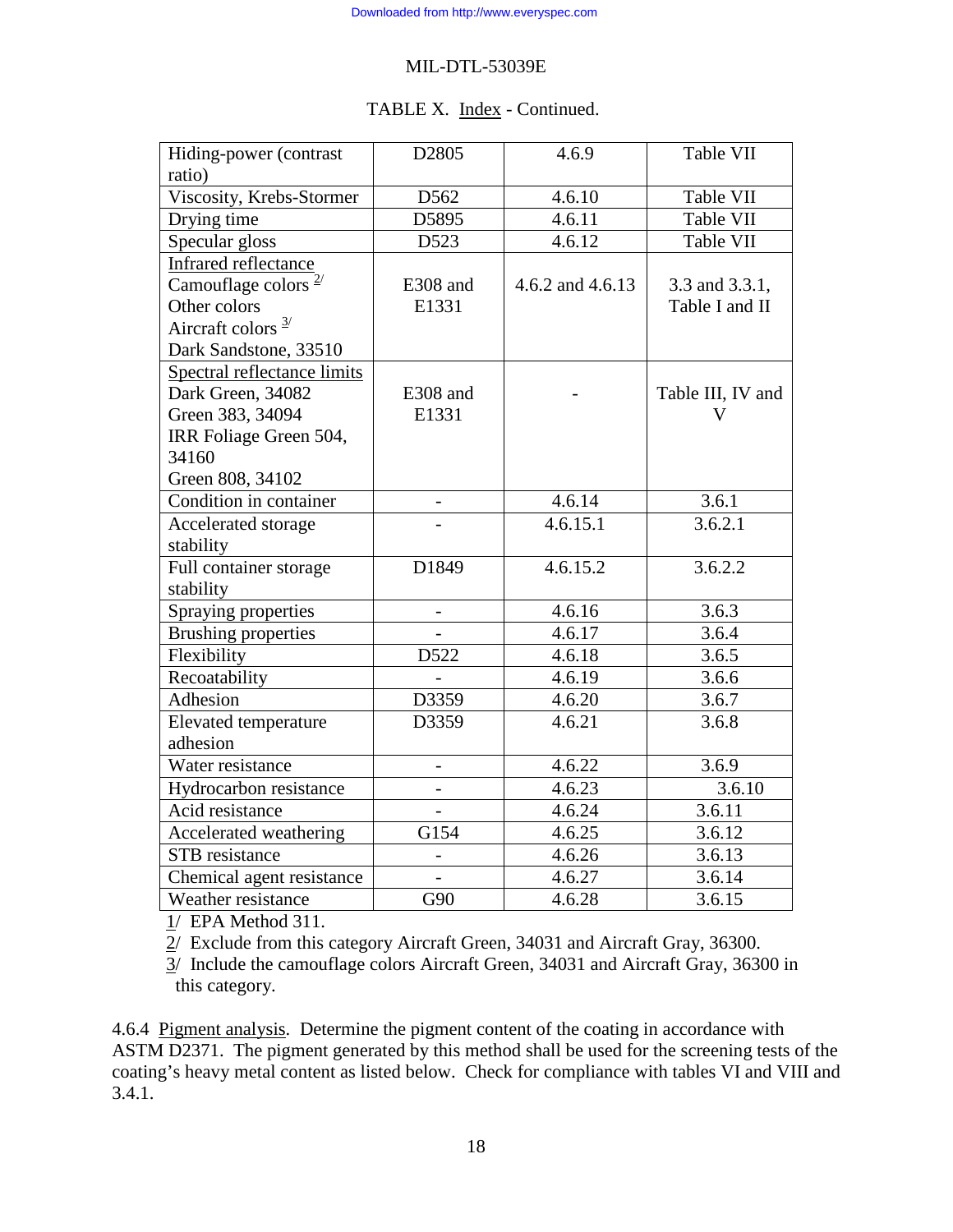4.6.5 Hexavalent chromium. Determine the presence or absence of hexavalent chromium by either of the following chemical reagent screening techniques.

 (a) Weigh approximately 250 mg of pigment into a small glass test tube. Add 5 ml of 25 percent aqueous KOH and shake vigorously for 1-2 minutes. Decant a one ml aliquot into a plastic micro-centrifuge tube and centrifuge for five (5) minutes at 17000 rpm, balancing the centrifuge with a tube containing one ml of the KOH solution. The resulting supernatant liquid shall be nearly colorless. Use the tube containing the KOH solution as a reference. A distinct yellow color indicates the presence of hexavalent chromium and therefore shall constitute failure of the test requirement.

 (b) Weigh approximately 50 mg of pigment into a small glass test tube. Add 5ml of 10 percent aqueous  $H_2SO_4$  and shake vigorously for 1-2 minutes. Decant a one ml aliquot into a plastic micro-centrifuge tube and centrifuge for five (5) minutes at 17,000 rpm, balancing the centrifuge with a second tube containing one ml of the  $H_2SO_4$  solution. The solution in the second tube shall act as the test "blank". Immerse a chromate ion  $(CrO<sub>4</sub><sup>2</sup>)$  test strip into the supernatant from each tube. Shake off the excess liquid and after approximately one minute compare the color change in the reaction zone of the strips to the color scale (concentration levels) provided by the manufacturer. The appearance of a purple/violet color from the "sample" strip is indicative of hexavalent chrome and therefore shall constitute failure of the test requirement. If a color change is apparent from the "blank" strip rerun the test using fresh, chromium-free reagents. The appearance of a pronounced color change is indicative of hexavalent chrome and therefore shall constitute failure of the test requirement.

4.6.6 Lead content. Determine the presence or absence of lead by weighing 50 mg of pigment into a small glass test tube. Add 5 ml of dilute  $HNO<sub>3</sub>$  and shake vigorously for 1-2 minutes. Decant a one ml aliquot into a plastic micro centrifuge tube and centrifuge for five (5) minutes at 17,000 rpm, balancing the centrifuge with a second tube containing one ml of the dilute  $HNO<sub>3</sub>$ solution. The solution in the second tube shall act as the test "blank". Immerse a lead ion test strip into the supernatant from each tube. Shake off the excess liquid and after approximately one minute compare the color change in the reaction zone of the strips to the color scale (concentration levels) provided by the manufacturer. If a color change is apparent from the "blank" strip rerun the test using fresh, lead-free reagents. Confirmation of the exact lead concentration in the coating's solids shall be quantified using ASTM D3335. Nonconformance to the table VII requirements shall constitute failure of this test.

4.6.6.1 Antimony, arsenic, beryllium, cadmium, cyanide, manganese, mercury, nickel and selenium. Manufacturers need to review applicable environmental and safety regulations and comply with material shipment requirements (see 6.2). The SDS needs to include a notarized statement that verifies that the composition of the material (coating formulation) is free of the antimony, arsenic, beryllium, cadmium, cyanide, manganese, mercury, nickel, selenium and their compounds.

4.6.7 Nonvolatile vehicle. Centrifuge a 1:1 mixture of methyl isobutyl ketone and paint at 12,000 rpm for 10 minutes. Evaporate a film of the vehicle on a sodium chloride plate at 105  $^{\circ}$ C (221 °F) for 5 minutes. Scan the infrared spectrum from 2.5 to 15 micrometers. Check for compliance with 3.4.2.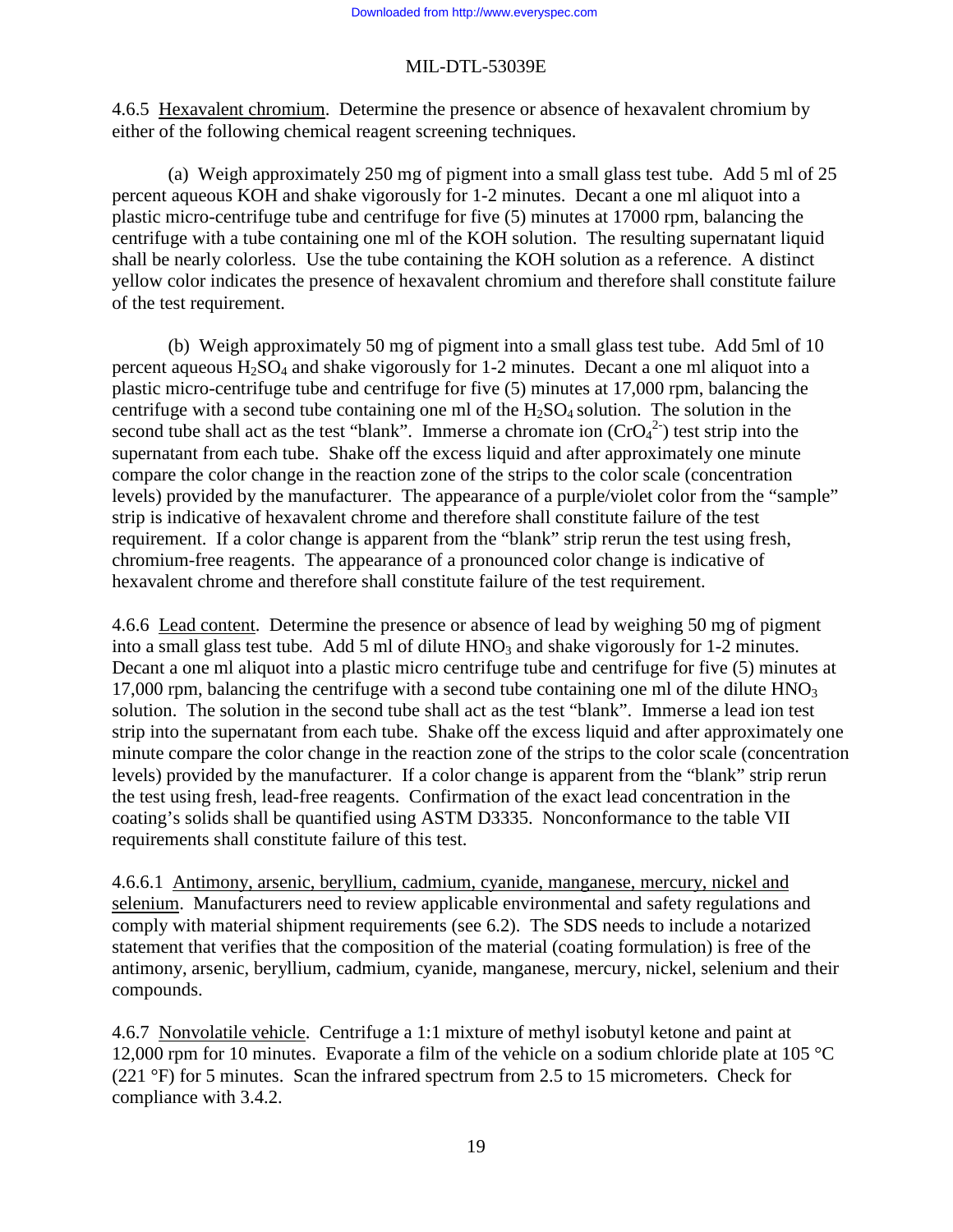4.6.8 Solvent analysis for VOC content determination. Determine the VOC content in accordance with ASTM D3960. Check for compliance with 3.4.3.

4.6.8.1 VOHAP content of coatings. Hazardous solvent content of each individual coating shall be determined in accordance with ASTM D3271 or EPA Method 311, as applicable. Check for compliance with 3.4.4.

4.6.9 Hiding power (contrast ratio). Using a sprayed sample from the color determination (see 4.6.2), determine the reflectance using the daylight reflectance factor of ASTM D2805 over the black and white portion of the card and record the values as  $R_B/R_W$  and check for compliance with table VII.

4.6.10 Viscosity, Krebs-Stormer. Determine viscosity in accordance with ASTM D562. Check for compliance with table VII.

4.6.11 Drying time. Spray the mixed coating to a dry film thickness of  $2 \pm 0.2$  mils (50  $\pm$  5 microns) and determine the drying under ambient conditions in accordance with ASTM D5895. Check for compliance with table VII.

4.6.12 Specular gloss. Spray the mixed coating to a dry film thickness of  $2 \pm 0.2$  mils (50  $\pm$  5 microns). Test for 60 degree gloss and 85 degree gloss (sheen) in accordance with ASTM D523. Check for compliance with table VII.

4.6.13 Infrared reflectance (for Aircraft Green, 34031, Aircraft Gray, 36300, Interior Aircraft Black, 37031, and Dark Sandstone, 33510). Determine the infrared reflectance on the black portion of the sprayed sample in 4.6.2. For Aircraft Green, 34031 and Interior Aircraft Black, 37031 determine the infrared reflectance value at 870 nanometers. Determine the infrared reflectance for Aircraft Gray, 36300 and Dark Sandstone, 33510 at 1500 nanometers. In all evaluations, use a spectrophotometer which is capable of measuring the total diffuse reflectance in accordance with ASTM E308 and ASTM E1331. Nonconformance with table I shall constitute failure of this test.

4.6.14 Condition in container. Upon opening a full previously unopened container the condition of the contents shall be examined for compliance with 3.6.1. Reseal, then agitate the container for 3 minutes on a paint shaker and examine for compliance with 3.6.1. On reexamination of the contents, the disclosure of any gel bodies or undispersed pigment indicates unsatisfactory settling properties.

# 4.6.15 Storage stability.

4.6.15.1 Accelerated storage stability. Fill an epoxy lined pint container with the coating and determine the viscosity in accordance with ASTM D562. Tightly seal the container and place sample in a preheated oven for 7 days at  $60 \pm 1$  °C (140  $\pm$  1.8 °F). Allow to cool to room temperature and examine the contents. Check for compliance with 3.6.2.1.

4.6.15.2 Full container storage stability. Allow 2 quarts of liquid coating to stand undisturbed for 6 and 12 months respectively in accordance with ASTM D1849. Examine the contents for skinning. Reseal and agitate the can for 5 minutes on a paint shaker. Reexamine and evaluate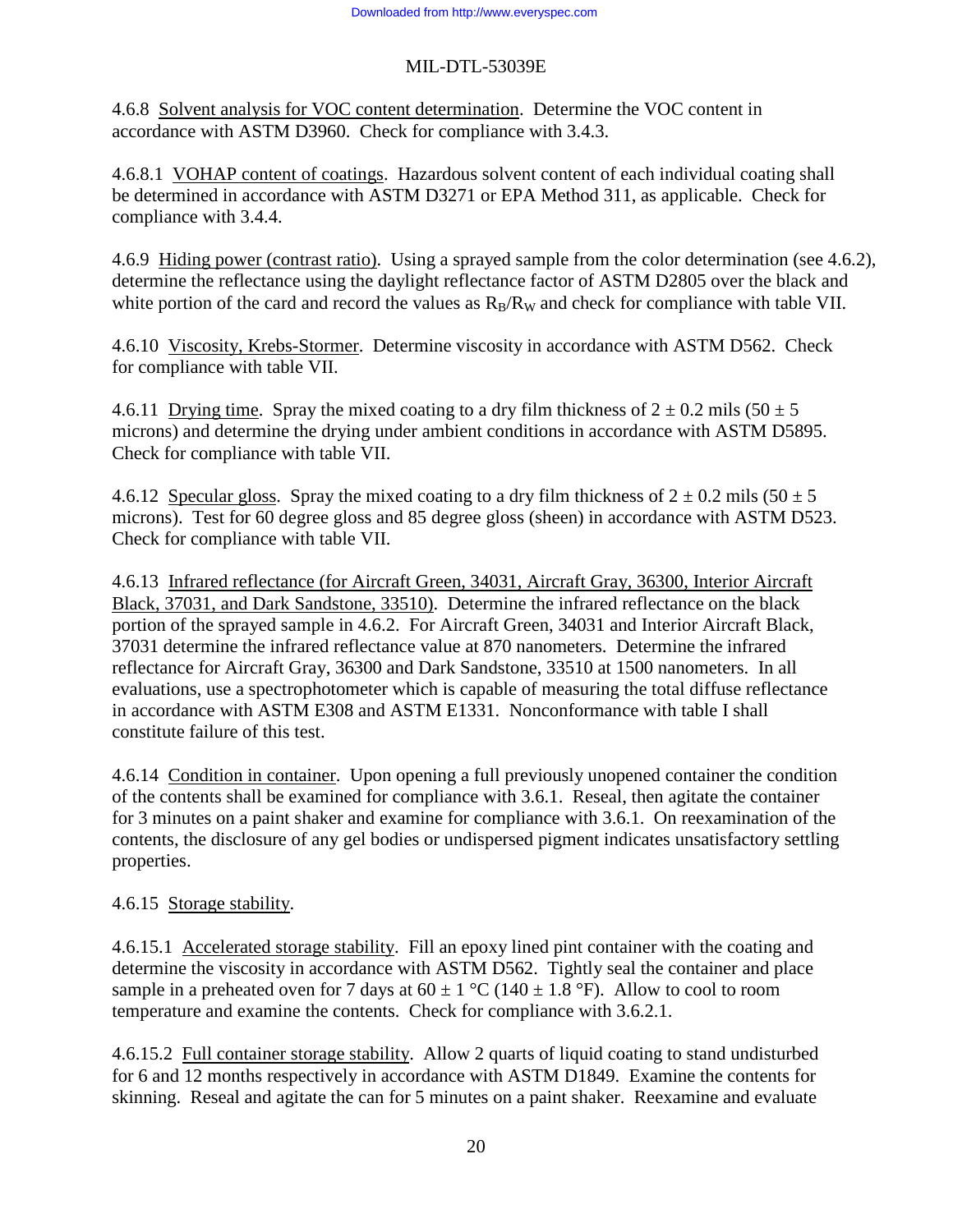for pigment settling as specified in 4.6.14. Determine viscosity and other applicable tests for compliance with 3.6.2.2.

4.6.16 Spraying properties. If reduction is necessary for spray application, reduce with a VOHAPfree thinner recommended by the manufacturer, not to exceed VOC limits where applicable. Spray the coating on a solvent cleaned test panel (see 4.6.1.2 and 4.6.1.3) to a dry film thickness between  $2 \pm 0.2$  mils (50  $\pm$  5 microns). Observe the spraying properties for compliance with 3.6.3.

4.6.17 Brushing properties. Apply the coating using a 2-1/2 inch brush to a test panel pretreated and primed (see 4.6.1.2 and 4.6.1.3). The packaged coating shall be reduced as in 4.6.16 without exceeding the VOC limit if needed. Check for compliance with 3.6.4.

4.6.18 Flexibility. Determine flexibility in accordance with ASTM D522, method B using a ¼ inch mandrel. Spray the coating on a steel panel, tinplated 0.010 inches (0.254 mm) thick. Air dry for 168 hours. Bend the coated panels according to ASTM D522, method B. Examine the coating for cracks over the area of the bend for compliance with 3.6.5.

4.6.19 Recoatability. Prepare two test panels pretreated (see 4.6.1.2) and primed (see 4.6.1.3). Air dry the two test panels according to the requirements of the primer in use for this test. Mix the coating by agitating the paint can for 5 minutes on a paint shaker. Spray the coating to a dry film thickness of  $2 \pm 0.2$  mils (50  $\pm$  5 microns). Apply a second coat of paint to one of the above panels after 2 hours (air dry) and a second coat to the other after air drying for 24 hours. Air dry both panels 24 hours. Examine for lifting, softening, and evidence of other film irregularity for compliance with 3.6.6.

4.6.20 Adhesion. Prepare a test panel pretreated (see 4.6.1.2) and primed (see 4.6.1.3). Mix the coating as specified in 4.6.16. Spray the coating to a dry film thickness of  $2 \pm 0.2$  mils (50  $\pm$  5 microns) and air dry for 168 hours. Perform adhesion testing as specified in ASTM D3359, method B, and examine for compliance with 3.6.7.

4.6.21 Elevated temperature adhesion. Prepare three test panels pretreated (see 4.6.1.2) and primed (see 4.6.1.3). Mix the coating as specified in 4.6.19. On the test panels, spray the coating to a dry film thickness of  $2 \pm 0.2$  mils (50  $\pm$  5 microns). The first panel is to be dried at room temperature. The second panel is to be dried at room temperature for 30 minutes followed by hour oven exposure at 180 °F. The third panel is to be dried at room temperature for 30 minutes followed by hour oven exposure at 240 °F. All three panels are to be recoated to a dry film thickness of  $2 \pm 0.2$  mils (50  $\pm$  5 microns) within 24 hours after the initial topcoating. These panels are to cure at room temperature after the recoat. Twenty four (24) hours after the recoat, the panels are to be examined for lifting, softening and evidence of other film irregularity for compliance with 3.6.8. After 168 hours of air drying, perform adhesion testing as specified in ASTM D3359, method B, and examine for compliance with 3.6.8.

4.6.22 Water resistance. Prepare a test panel pretreated (see 4.6.1.2) and primed (see 4.6.1.3). Mix the coating by agitating the paint can for 5 minutes on a paint shaker. Spray the coating to a dry film thickness of  $2 \pm 0.2$  mils (50  $\pm$  5 microns) and air dry for 168 hours. Coat all exposed unpainted metal surfaces with wax or suitable protective coating and immerse in deionized water at  $25 \pm 1$  °C (77  $\pm$  2 °F) for 168 hours. Panels shall be immersed at a minimum depth of 50%. At the end of the test period, remove and examine for compliance with 3.6.9.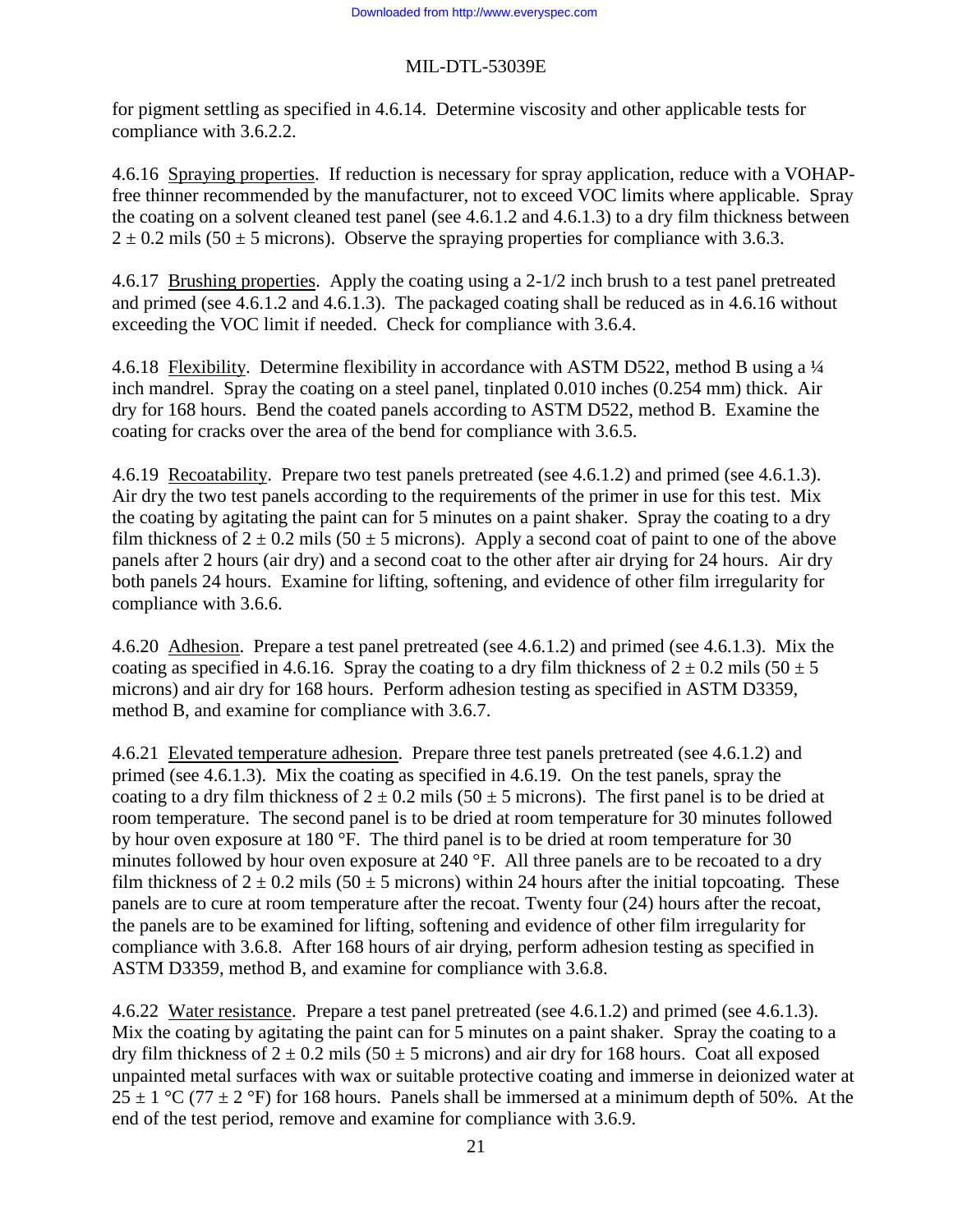4.6.23 Hydrocarbon resistance. Spray the coating on a test panel (see 4.6.1.2 and 4.6.1.3) to a dry film thickness of  $2 \pm 0.2$  mils (50  $\pm$  5 microns). Air dry the specimen for 168 hours and then immerse for 168 hours in a hydrocarbon fluid conforming to JP8 at  $25 \pm 1$  °C (77  $\pm$  2 °F). Panels shall be immersed at a minimum depth of 50%. At the end of the test period, remove and examine for compliance with 3.6.10.

4.6.24 Acid resistance (only for Green 383, 34094, Dark Green 34082, Green 808, 34102, Woodland Desert Sage, 34201 and IRR Foliage Green 504, 34160). Using the film prepared and air dried for 168 hours, place a 3 to 5 ml spot of a 10 percent by volume acetic acid solution on the surface of the coating. Cover the film with an appropriate size watch glass and allow to stand for 1 hour. Rinse with water thoroughly, allow to dry, and examine the film for blistering and color change for compliance with 3.6.11.

4.6.25 Accelerated weathering. Spray the coating on four test panels (see 4.6.1.2 and 4.6.1.3) to a dry film thickness of  $2 \pm 0.2$  mils (50  $\pm$  5 microns) and air dry for 168 hours. Three panels are to be tested and one retained as a control. Determine the color and infrared reflectance as in 4.6.2 and measure the 60 and 85 degree gloss. Expose three panels for 800 hours to accelerated weathering in accordance with ASTM G154 using a UV 340A light source. Measure the 60 and 85 degree gloss and determine the color and infrared reflectance of the exposed film. Examine the panel for chalking by rubbing with a piece of velvet or cheese cloth. Check for compliance with 3.6.12.

4.6.26 Super Tropical Bleach (STB) resistance. Spray one 4 by 12 inch test panel (see 4.6.1.2 and 4.6.1.3) to a dry film thickness of  $2 \pm 0.2$  mils (50  $\pm$  5 microns). Air dry the panel a minimum of 168 hours. Scribe a 1 inch diameter wax ring using a china marker on the painted surface of the panel. Place approximately 1 ml of STB agent on the panel surface. Do not cover. Allow to stand 30 minutes then thoroughly wash with water. A STB slurry mix of 40 parts STB and 60 parts water by weight shall be used. Examine for compliance with 3.6.13.

#### 4.6.27 Chemical agent resistance.

4.6.27.1 Panel preparation. Spray eight test panels pretreated and primed as specified in 4.6.1.2 and 4.6.1.3. Coupons shall be circular discs with a 2.42 inch (61.5 mm) diameter for the chemical agent testing. Air dry the test panels for 2 hours. Mix the topcoat paint as specified in 4.6.14 and then spray on the topcoat paint to a dry film thickness of  $2 \pm 0.2$  mils (50  $\pm$  5 microns). Air dry the panels for 7 days.

4.6.27.2 Test conditions. Because the desorption rate of agents from paint is temperature dependent, all agent tests shall be conducted at 25 °C (77 °F). Extremely toxic materials are used in this testing. Agent HD, a vesicant agent, is also a known carcinogen. Agent GD is a toxic nerve agent, exposure to which is difficult to treat. Consequently, all work shall be performed in an approved fume hood, and appropriate measures to protect individuals at risk of exposure shall be taken.

4.6.27.3 Test apparatus. The test apparatus used for both HD and GD testing consist of a temperature controlled Plexiglas box (approximately  $0.5$  m x  $0.5$  m x  $1$  m) containing five separate test cells. Four of these cells are used to test sample CARC panels. The fifth is used to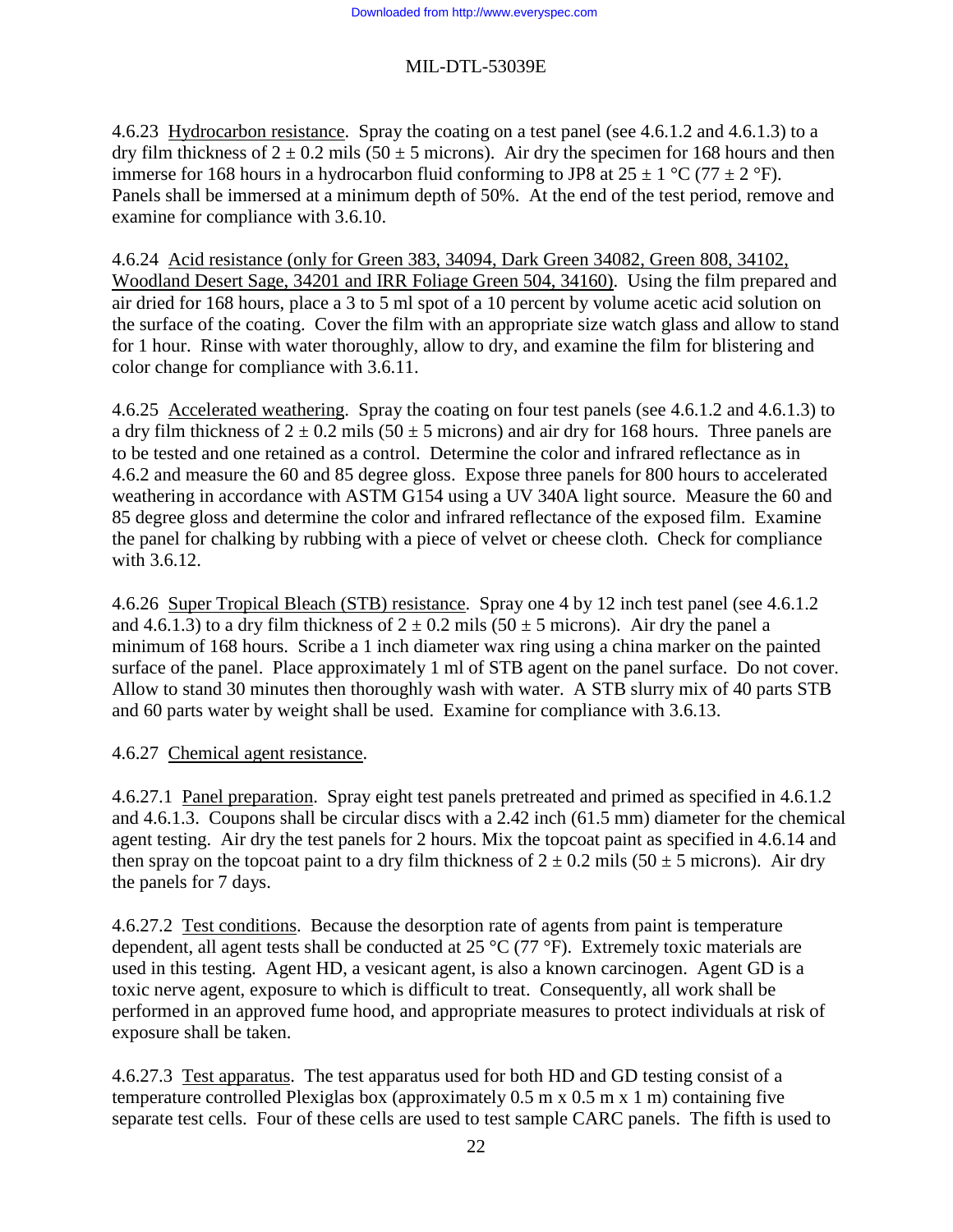test a control panel. All five tests shall be run simultaneously. The test cells are machined from aluminum and consist of two parts that are clamped together to hold the test panels in place. Maintain a gastight seal. Agent desorbed from the test panels is entrained by dry nitrogen that passes through a temperature-humidity-flow controller, with final temperature controlled by a proportional temperature controller. The nitrogen passes through an external chamber fitted with a bleed valve before entering the test cells. Determine the agent recovered in micrograms for compliance with 3.6.14.

4.6.27.4 Test procedure. Place a 5 cm<sup>2</sup> circular template on the area of the test panel to be contaminated with agent. Use a grease pencil to mark a circle around the template; the grease mark serves to keep the agent from spreading out of the designated area. Place 50 microliters of agent HD or GD on the test area. Place a glass cover slip (microscope slide) over the test area to minimize evaporation of the agent. After 30 minutes remove the cover slip, rinse the agent from the panel with isopropanol and allow to air dry for approximately 45 seconds. Place the panel in the test cell, which has been maintained at 25  $\rm{^{\circ}C}$  (77  $\rm{^{\circ}F}$ ), with the coated area positioned such that the nitrogen stream shall pass across the contaminated area. Nitrogen is used instead of air to eliminate the possibility of reaction of the desorbed agent over the time of the test, which is 22 hours. Pass the nitrogen through an impinger containing the appropriate solvent, n-decane for HD and iso-octane (2, 2, 4-trimethylpentane) for GD. The flow of nitrogen shall be maintained at 0.252 grams/min across each sample. Terminate the test at the end of 22 hours.

 4.6.27.5 Analysis. Transfer the contents of each impinger to a 25 ml volumetric flask. Rinse the impinger twice with the same solvent and add the rinse to the flask. Bring the volume up to the mark with solvent and mix well. Transfer a 1 ml portion to a GC vial for analysis. Perform the analysis on a Finnigan-MAT GQC ion-trap mass spectrometer equipped with a 25 m MS-5 capillary column, using helium as the carrier gas. Standardize the mass spectrometer by serial dilutions of an agent solution in the appropriate solvent, analyzed in the same conditions. The instrument conditions are as follows: introduce the samples from an AST 2000 autosampler, volume of 1 microliter, onto the GC column in splitless mode; injector temperature of 280 °C (536 °F). Temperature program the column from an initial temperature of 50 °C to 120 °C (122 °F to 248 °F) at a rate of 10°/min; followed by an increase of 25 °C/min (77 °F/min) to a final temperature of 200 °C (392 °F). Acquire mass spectra in electron impact mode over the mass range of 50-150 for HD and 50-200 for GD. Under these conditions, HD has a retention time of 8.15 minutes. Integrate the peak areas of the relevant portion of the reconstructed ion chromatograms for the ion at m/z 109. Under the cited conditions GD elutes as a pair of completely resolved diastereomeric enantiomers with retention times of 9.56 and 10.04 minutes. Integrate the peak areas of the relevant portion of the reconstructed ion chromatograms for the ion at m/z 99. Construct the standard response curve for HD and GD using the integrated area on the y axis and concentration (μg/ml) on the x axis. Use the linear regression analysis function of an Excel spreadsheet, which shall calculate the slope, intercept, and correlation coefficient of the standard response curve. The slope and intercept of the standard response curve are used to calculate concentration of agent HD or GD in the impinger solutions. Calculate the total amount of agent (in micrograms) that outgassed from the CARC panel by multiplying the concentration of agent in the impinger solution (micrograms/milliliter read from the standard curve) by the volume of the impinger solution (25 ml).

4.6.28 Weather resistance. Prepare five 3 by 6 inch test panels (see 4.6.1.2 and 4.6.1.3). Spray on the topcoat paint to a dry film thickness of  $2 \pm 0.2$  mils (50  $\pm$  5 microns). Air dry the panels a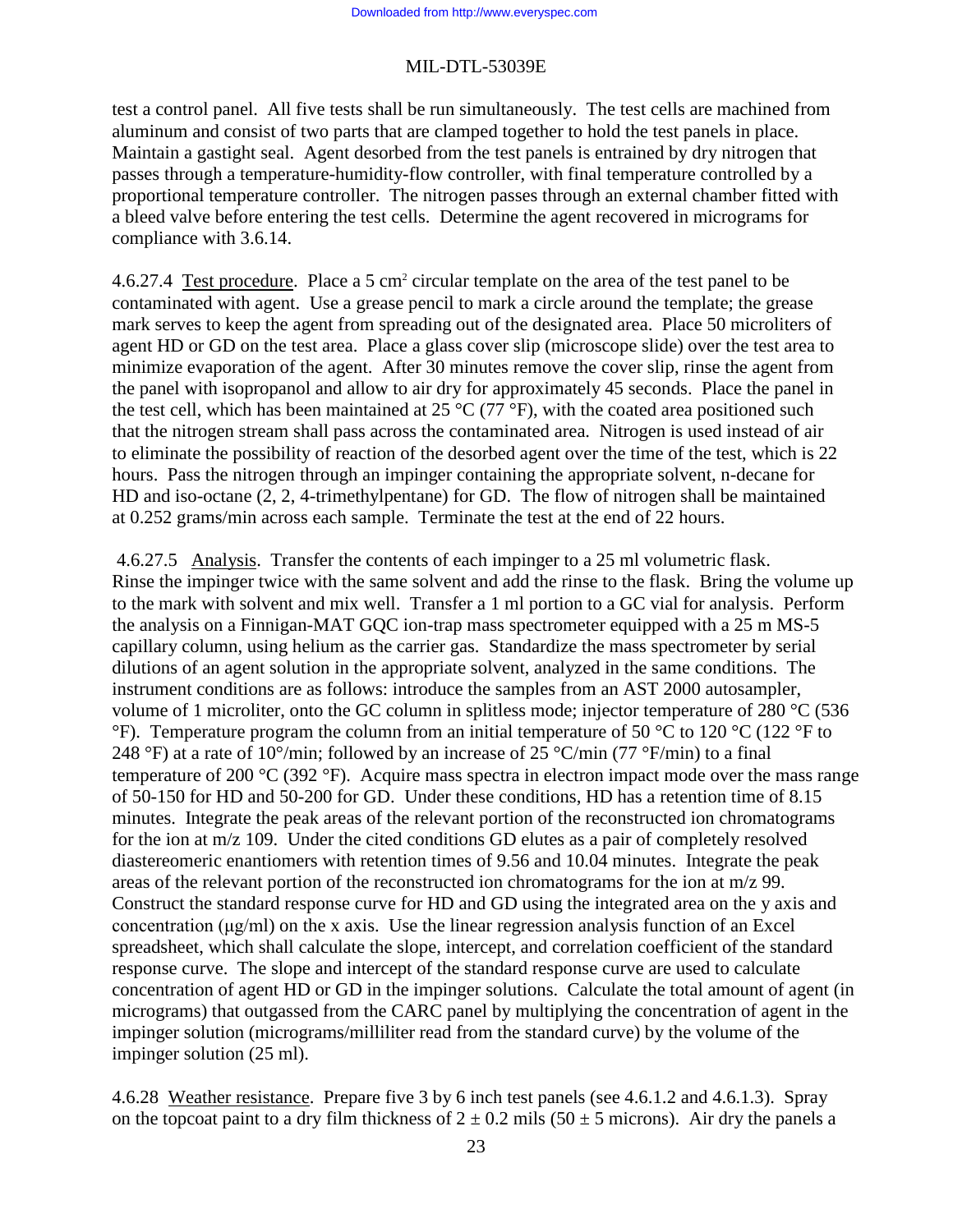minimum of 7 days. The chemical agent resistant coating shall be placed outdoors, for the equivalent of 560 MJ/ $m<sup>2</sup>$  of total UV irradiance, in an accelerated outdoor exposure according to ASTM G90. At 70 MJ/ $m^2$  intervals, examine the panels for compliance with 3.6.15. Determine chalking in accordance with ASTM D4214. Wash the panels with a warm soap solution using a soft sponge or cloth, rinse, dry and examine for color change at each interval. The exposure racks shall be weathered at latitude 33° 23' North and 112° 35' West.

# 5. PACKAGING

5.1 Packaging. For acquisition purposes, the packaging requirements shall be as specified in the contract or order (see 6.2). When packaging of materiel is to be performed by DoD or in-house contractor personnel, these personnel need to contact the responsible packaging activity to ascertain packaging requirements. Packaging requirements are maintained by the Inventory Control Point's packaging activities within the Military Service or Defense Agency, or within the military service's system command. Packaging data retrieval is available from the managing Military Department's or Defense Agency's automated packaging files, CD-ROM products, or by contacting the responsible packaging activity.

5.2 Markings. Containers of paint shall be marked with a label that identifies the specification number, type, color and material designation so that traceability to the QPD can be verified.

## 6. NOTES

(This section contains information of a general or explanatory nature that may be helpful, but is not mandatory.)

6.1 Intended use. This single component polyurethane coating is intended to provide surfaces that are easily and effectively decontaminated after exposure to liquid chemical agents. It may be used in areas where VOCs and VOHAPs are regulated. It is applied over epoxy primers (MIL-PRF-23377, MIL-DTL-53022, MIL-DTL-53030, MIL-PRF-85582, MIL-PRF-32348, type I or electrodeposition primer MIL-DTL-53084) depending on the application and substrate. For adequate camouflage properties, it is necessary to apply the coatings to a minimum dry film thickness of  $2 \pm 0.2$  mils (50  $\pm$  5 microns).

6.1.1 Marking. Use CARC marking paint on CARC coatings.

6.2 Acquisition requirements. Acquisition documents should specify the following:

- a. Title, number, and date of this specification.
- b. Type and color of coating (see 1.2.1 and 1.2.2).
- c. Part or identifying number (PIN) (see 1.3).
- d. If a toxicity clearance is required (see 3.8).
- e. Whether a SDS is required with each shipment (see 3.9 and 4.6.6.1).
- f. If qualification samples are required and where to send them (see 4.2 and 6.4).
- g. If extension of qualification samples are required and where to send them (see 4.3 and 6.4).
- h. If conformance samples are required and where to send them (see 4.4).
- i. Packaging requirements (see 5.1).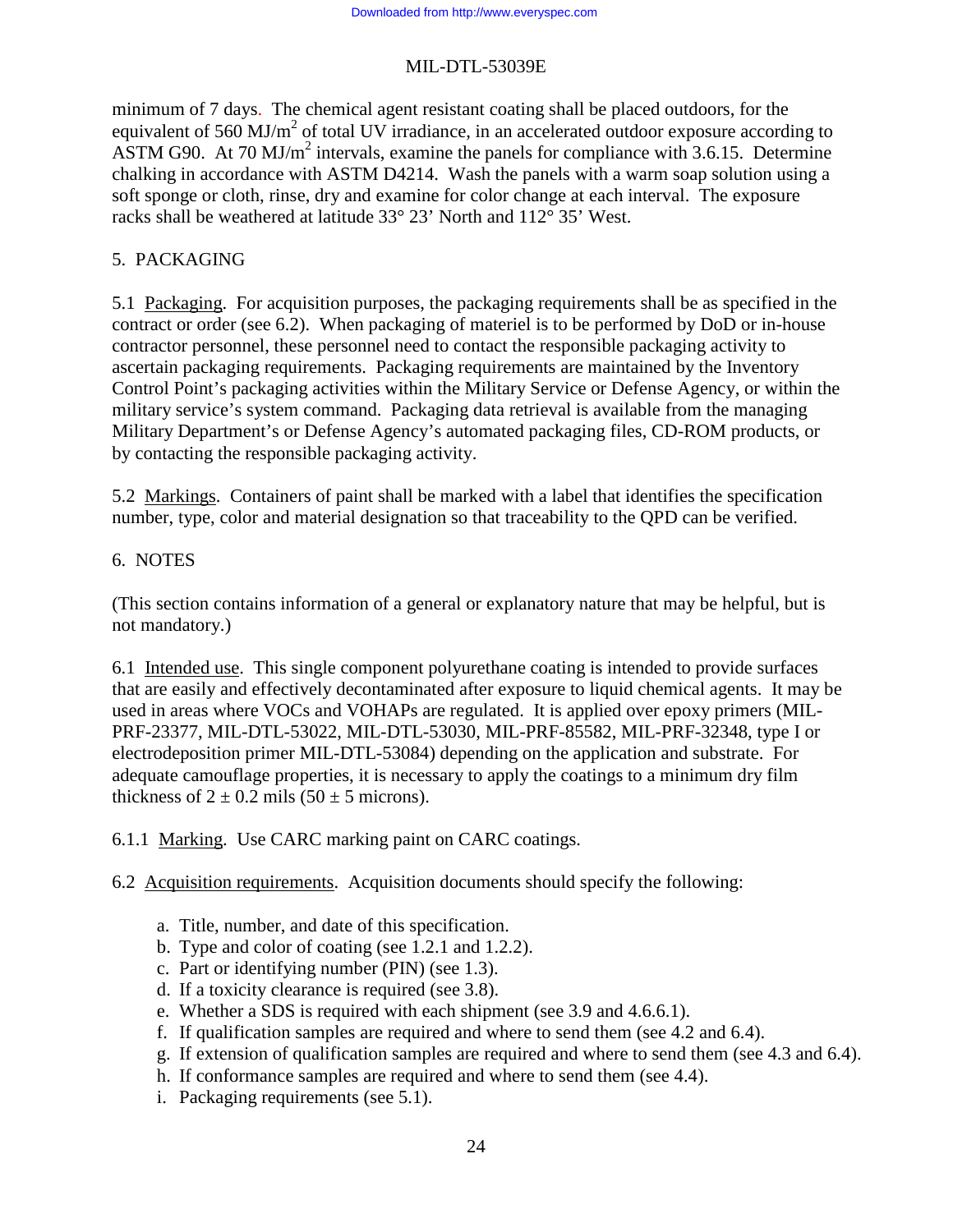6.3 Basis of purchase. The coating covered by this specification should be purchased by volume, the unit being one U.S. liquid gallon of 231 cubic inches at 68  $\degree$ F (20  $\degree$ C).

6.4 Qualification. With respect to products requiring qualification, awards will be made only for products which are, at the time of award of contract, qualified for inclusion in the QPD, MIL-DTL-53039E. The attention of contractors is called to this requirement and manufacturers are urged to arrange to have the products that they propose to offer to the Federal Government tested for qualification in order that they may be eligible to be awarded contracts or purchase orders for the products covered by this specification. Samples for QPD testing (see 4.2) and for the extension testing program (see 4.3) should be submitted to ARL, ATTN: RDRL-WMM-C, Organic Coatings Team, Building 4600, Deer Creek Loop, APG, MD 21005-5066.

6.4.1 Conformity to qualified sample. All lots of coatings supplied under this specification must be manufactured using the same formulation, raw materials and supplier(s) of raw materials, methods of manufacture, equipment, and geographic location as the qualification sample, unless changes have been approved by the qualifying activity.

6.4.2 MSDS. Contracting officers will identify those activities requiring copies of a completed MSDS prepared in accordance with FED-STD-313. The pertinent Government mailing addresses for submission of data are listed in FED-STD-313.

6.4.3 Sample identification for qualification inspection. Samples for QPD testing and for the extension testing program are to be identified in a cover letter with the following information:

Manufacturer's name and product number. Submitted by (name and date). Specify the number of samples. Specify the reason for submitting the samples. Specification MIL-DTL-53039E; Type color "Coating, Aliphatic Polyurethane, Single Component, Chemical Agent Resistant". Provide a copy of the SDS. Provide a copy of the notarized statement of composition. Provide a copy of the technical data sheet. Provide a copy of the test report.

6.4.4 Toxicity clearance request. Department of the Army Regulation (AR) 40-5, Preventive Medicine, (AR) 70-1, Acquisition Policy, and Department of the Army Pamphlet 70-3, Acquisition Procedures, require a toxicity clearance. Army toxicity questions and/or a toxicity clearance request should be addressed to: US Army Public Health Command (USAPHC), ATTN: MCHB-IP-TTE, 5158 Blackhawk Road, APG-EA, MD 21010-5403 or emailed to usaphctepinfo@amedd.army.mil

6.4.5 Retention of qualification. To retain qualification of products approved for listing in the QPD, the manufacturer will be requested to verify by certification to the qualifying activity that its product(s) comply with the requirements of this specification. Unless otherwise specified by the qualifying activity, the time of periodic verification by certification will be in two-year intervals from the date of original qualification and will be initiated by the qualifying activity.